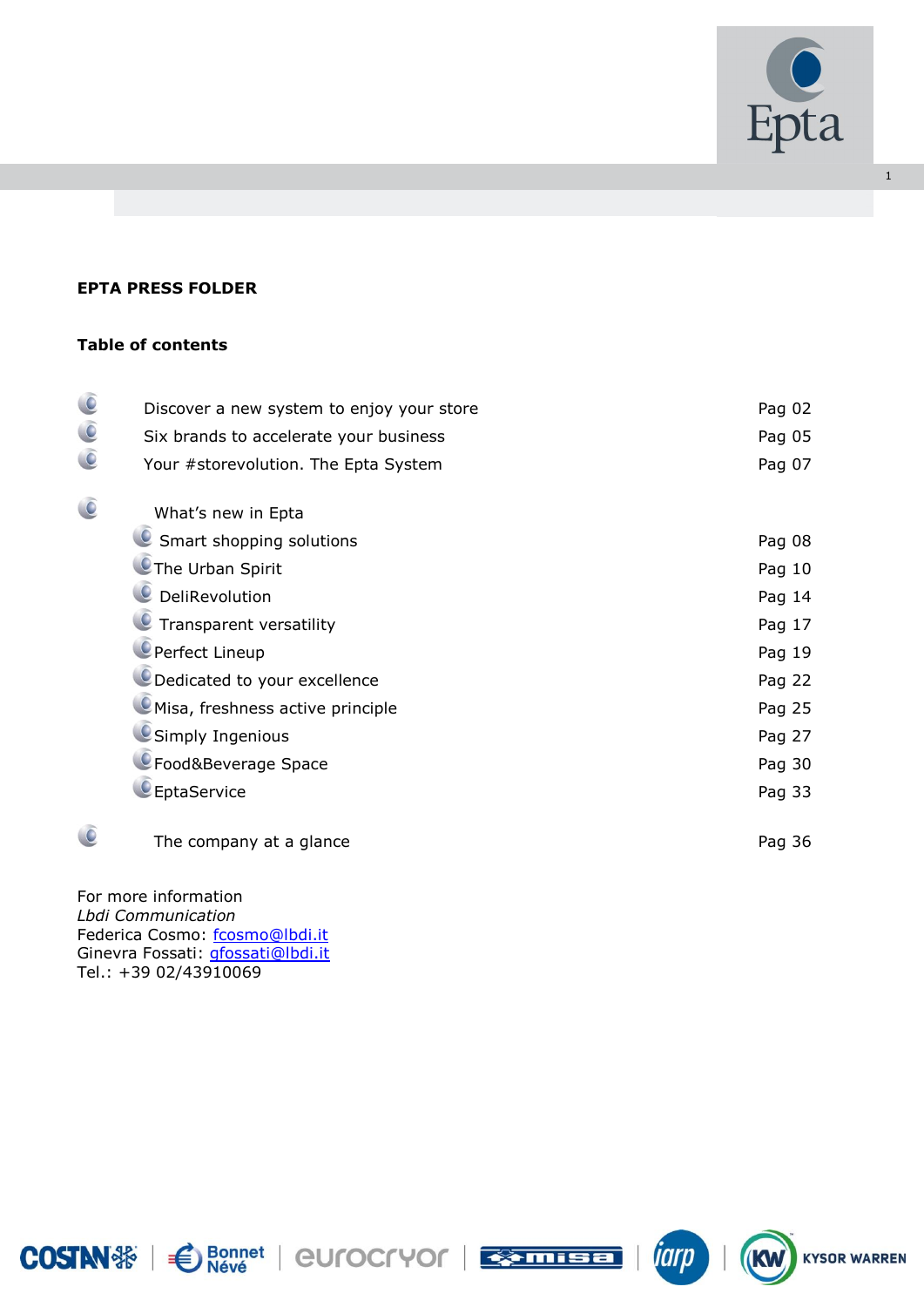

 $\overline{2}$ 

# **DISCOVER A NEW SYSTEM TO ENJOY YOUR STORE**

#### **With Epta the future is today**

An **evolution/revolution** is underway in the Retail world, dictated by a more demanding customer, new consumption trends and stringent international regulations, which are constantly updated. In a scenario that changes at an increasingly fast-paced rhythm, **Epta**, *multinational group specialised in commercial refrigeration*, strengthened by an integrated approach, works alongside the Operators of **Large Scale Retail, Ho.Re.Ca. and Food & Beverage sectors, in dealing with the changes underway.** A metamorphosis which is represented in the aesthetic, technological and regulatory aspects, where **elegant high performing furnishings and a first class service** contribute to making the store increasingly **more attractive, efficient and sustainable.**

# **Valuable expertise**

The Group, thanks to the experience and synergy of its trademarks (**Costan, Bonnet Névé, Eurocryor, Misa, Iarp and Kysor Warren)** and to the direct management of the entire value chain, proposes a vast range of systems and technologies for commercial refrigeration. An offer which includes **positive and negative temperature remote cabinets**, **plug-in cabinets, cold rooms and small, medium and high capacity refrigeration packs.** Furthermore, thanks to the contribution of **a team of qualified professionals,** it is able to work alongside the Client in every phase of the project: **from devising attractive spaces** and *turn-key* set ups, with **EptaConcept** staff, to the customisation of refrigeration systems thanks to **System Engineering**, to *after-sales* **assistance and advice** guaranteed by **EptaService**.



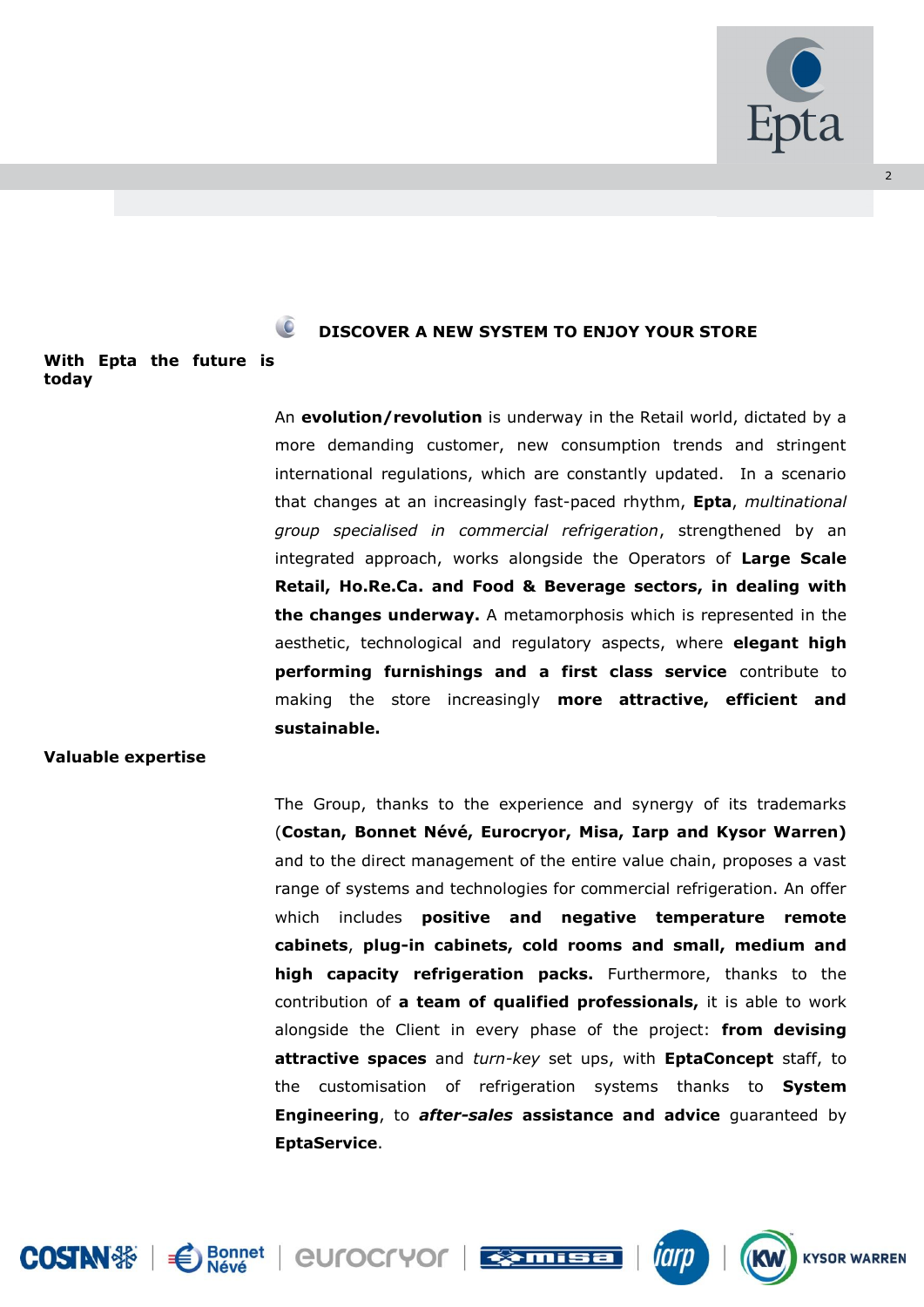

# **Progress supported by investments**

**Epta**, with its *headquarters* in Milan, boasts a competitive position in the diverse areas of business and is well balanced geographically. Its strategy results in continuous **international expansion** implemented by diversification. The Development Plan of the Group includes dimensional growth for internal and external lines. There are three cornerstones: **acquire businesses complementary to the core business of the**  Group, **enter into new countries and consolidate existing partnerships**. A global presence ensured by the **six trademarks** and by direct and indirect technical-commercial presidia in more than **40 countries**, a staff of almost **6000** and **11 production facilities** in Limana, Solesino, Casale Monferrato and Pomezia in Italy, Hendaye in France, Bradford in the United Kingdom, Columbus in the USA, Rosario in Argentina, Corlu in Turkey, Quingdao in China and Cha-am in Thailand, for a **total covered surface area of more than 330,000 m<sup>2</sup>** and an annual production capacity of **230,000** units. The strength of Epta Group is also demonstrated by constant investments in **technology and innovation**, with a total of **108 million Euro** in the last three years. A vision which merges a vocation for the research and development of advanced and efficient products along with service, system and process innovation.

#### **Virtuous Governance**

Adopt a responsible approach to create value: the growth of Epta is impossible without care for people, the community in which it operates and the environment. To demonstrate its desire to be an international group that enhances the local dimension. An orientation that stems naturally, developed over the years to become a common thread which is reflected in every aspect of business life and now includes an assessment of the Groups investments according to the most recent ESG (Environmental, Social, Governance) criteria. To monitor the progress











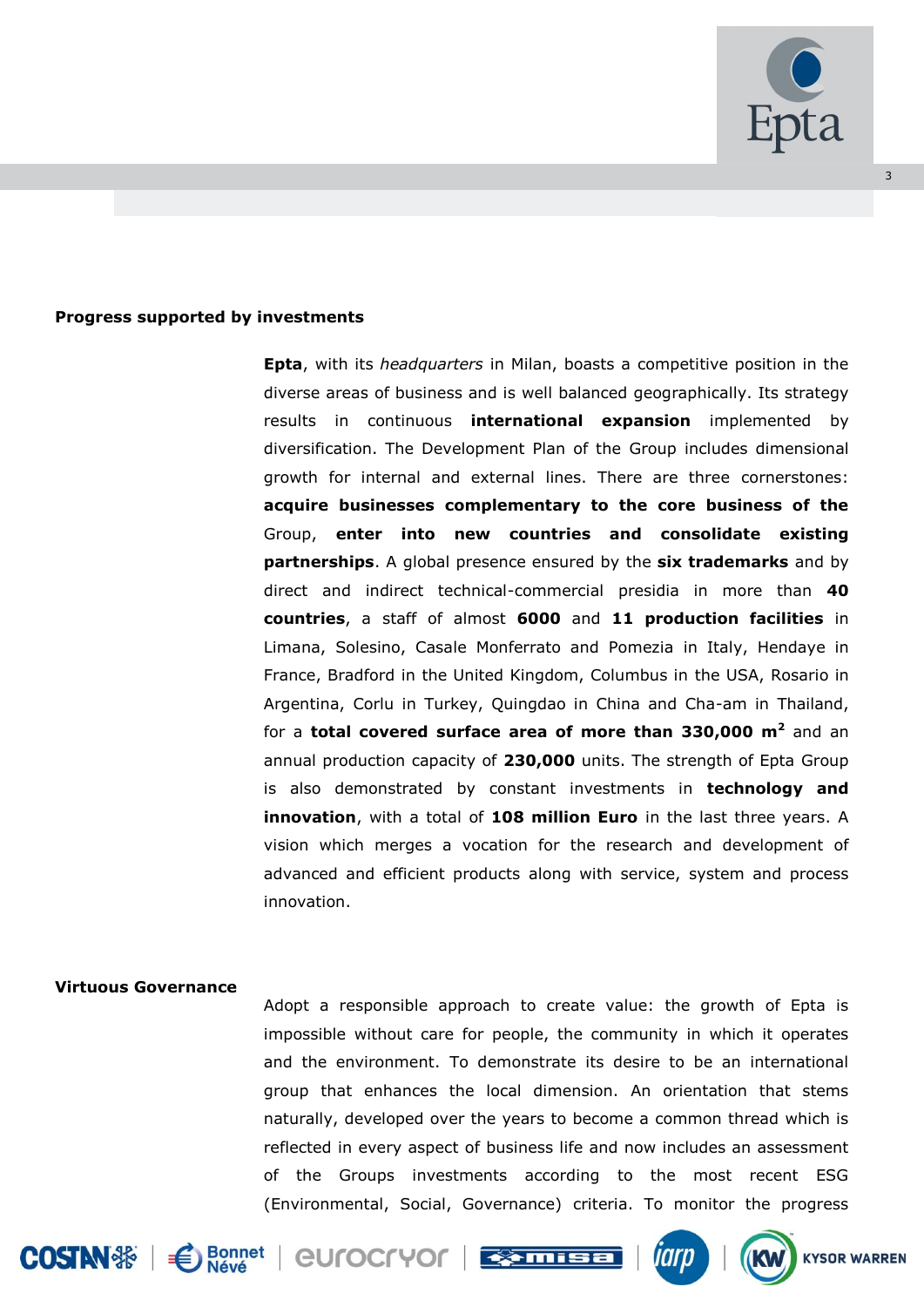

made and to have a benchmark of comparison with other companies, since 2012 the Group has presented a Social Responsibility Report which in the last two versions has been enriched by a survey geared towards its employees, Clients and Suppliers to make the CSR increasingly detailed and responsive to the requests of all stakeholders.

A document which demonstrates the solidity of the Group with regards to its environmental and social impact: the **creation of shared value** is a **daily commitment** for Epta and is represented along **the entire chain**, with the ambitious goal of increasingly promoting the success of a **circular economy.**

To ensure maximum transparent and objectivity, the Report has been validated by the Institute **TÜV Austria Cert GmbH** according to the **GRI Core Option** standards and, in line with the route undertaken in the previous edition, the **KPI** considered most important by external and internal stakeholders, have been investigated. Furthermore, as a familyowned and operated company not listed on the stock exchange, Epta has announced its voluntary adherence to the **self-regulation code** defined by the **Bocconi University and AIDAF** (Italian Family Business Association), to ensure **best** *governance*.







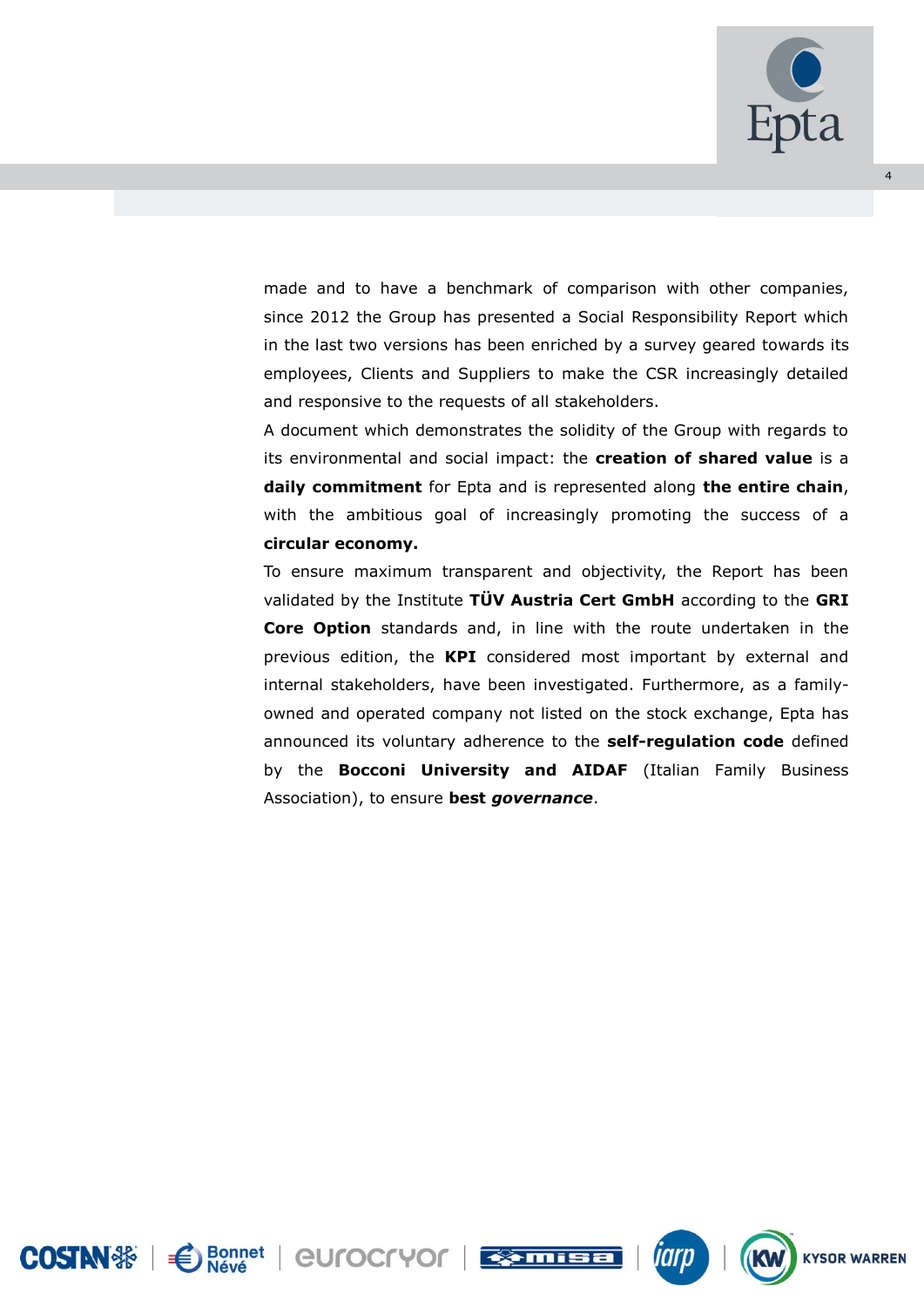

# **SIX BRANDS TO ACCELERATE YOUR BUSINESS**

The trademarks under which Epta operates are leaders in their market segments and specific product types. Ongoing sharing of **competences** and **technological know-how**, **specific to each trademark**, is the crucial factor which has led the multinational to devise new refrigerated solutions, integrated to each other and to service diversification. A very vast and customised offer, which effectively satisfies the needs of all kinds of store, all over the world.

**Costan** represents the founding block of **Epta.** It was set up in 1946 in Turin as an artisan laboratory for the production of iceboxes and refrigerated cabinets and acquired in 1986. The trademark, that has always been synonymous with **quality, excellent service, technologically advanced and reliable products,** is commercialised through a network of branches in Italy and sales and distribution offices abroad.



**Bonnet Névé** stems from a merger between two prestigious French trademarks: **Bonnet Réfrigeration** – that was founded as Bonnet in 1830 - and **Satam Névé**, that were acquired in 1988. Over the years, this trademark has won important awards for its solutions, that stand out for their innovative and functional design, attentive to the principles of ergonomics and energy saving.

# *<u>CUrocryor</u>*

**Eurocryor, Puro Stile Italiano,** was founded in 1991 in Solesino, in the province of Padua. It stands out on the market as a *premium* **trademark** specialised in the production and sale of **tailor-made solutions**, with a high **service content**, to furnish and customise **prestigious stores**. The main stays of Eurocryor **new image** reside in developing solutions to **promote the uniqueness of stores** and **enhance the specificity of each type of** 









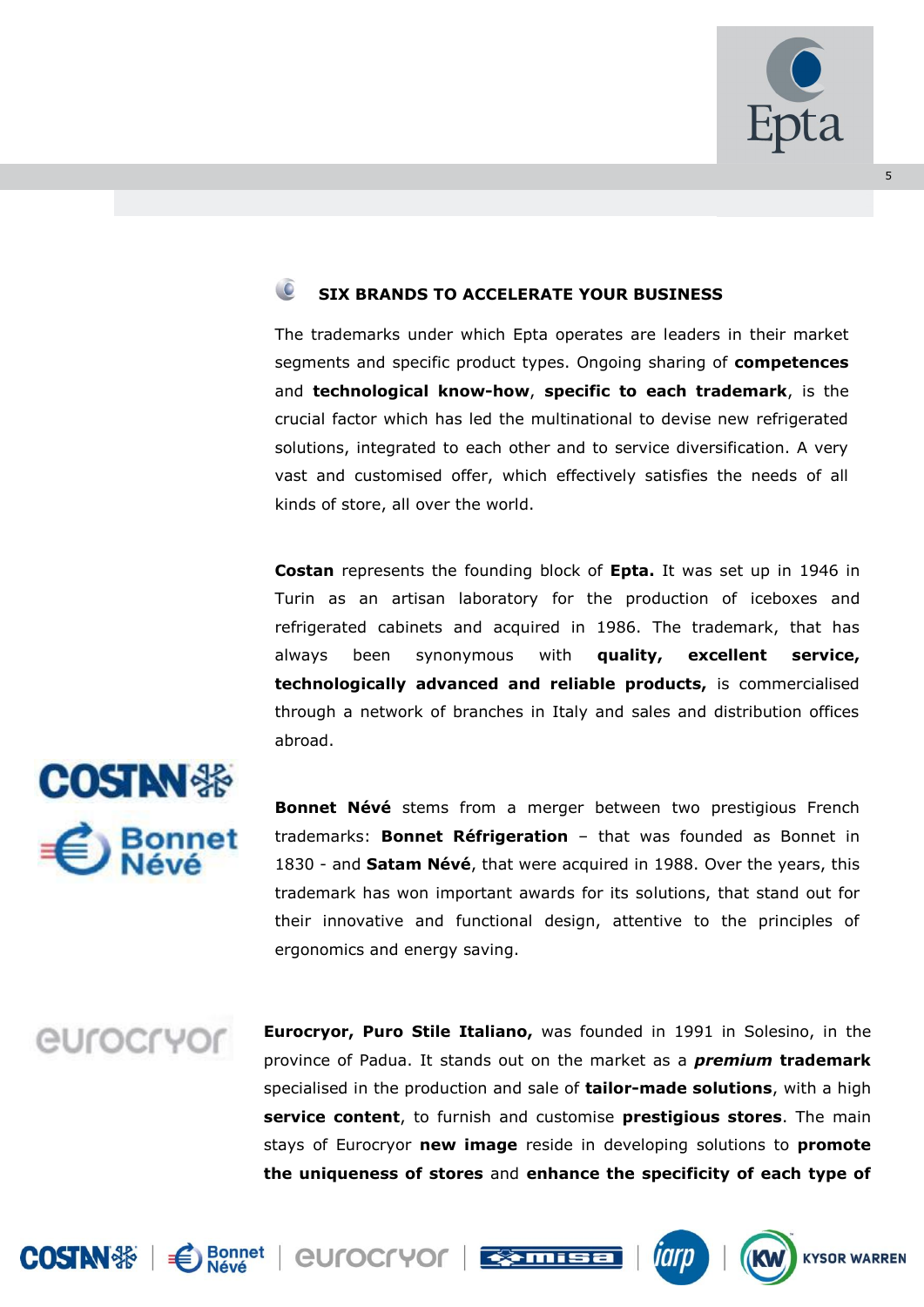

**food displayed**, in the unequalled customisation of cabinets with **an allencompassing vision**, **from project to** *after-sales*.



**Misa,** *Mastery in cold-rooms*, founded in 1969, is a **trademark that specialises in the production of commercial and industrial cold rooms.** It was acquired by **Epta** in 2011 to enable the group to extend its offer and create new opportunities and synergies, including **in the Ho.Re.Ca sector.**



The **Iarp** trademark was founded in 1983 and is renowned for its **plug-in cabinets** with a strong specialisation for solutions dedicated to enhancing **ice cream and beverages.** Iarp joined the Group in March 2013 and thanks to its international spirit and technical know-how, it guarantees major synergies in terms of business diversification and development of plug-in solutions powered by natural refrigerant. Iarp's distinctive trait is its ability to produce ad hoc plug-ins, including ones on an exclusive basis, for **Food&Beverage** companies.



In business for more than 135 years, the **Kysor Warren** trademark **is now third largest American producer of refrigerated cabinets and systems for commercial refrigeration. It joined Epta Group in April 2019**. Its strong point is the design, production and sale of **technologically advanced and efficient cabinets and systems** for supermarkets, convenience stores and other areas of Retail and *foodservice*. The acquisition of the trademark and assets of Kysor Warren has led to the birth of **Kysor Warren Epta US Corp which works with a team of 500+ employees in the United States and Mexico.**





Bonnet | CULOCLAOL | ESTITIEE



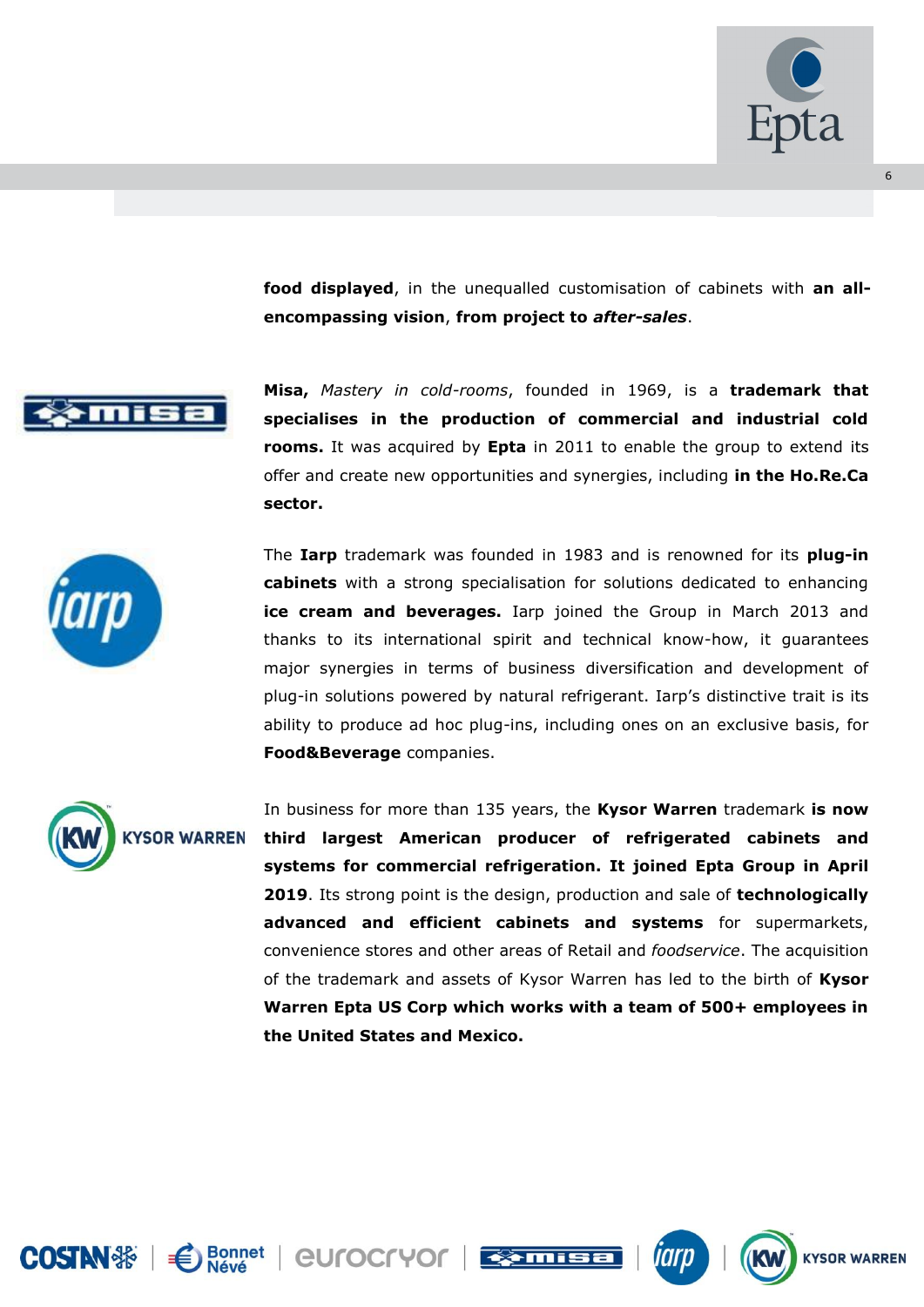

# **YOUR #STOREVOLUTION. THE EPTA SYSTEM**

**The Epta System, a winning combination**

> **Attractive, flexible, technological and sustainable**: to experience the stores in their most evolved version, **The Epta System** is the answer. It is a winning combination of **products, services, technologies, ideas and people** who transform the Stores into **an authentic destination** for consumers. Epta's goal is to support the Retailers to accompany them in their **#storevolution (evolution/revolution)** with **aesthetically attractive set-ups**, realised with refrigerated furnishings that give **dynamism and vitality** to every layout, guaranteeing **best performance** and **reduced** *carbon footprint* in line with the most stringent regulations of the sector.

> Retailers also focus on maximum **process efficiency and service continuity**: for this reason, Epta offers all-encompassing services of assistance and after-sales advice and telemonitoring programmes to increase the business value of Clients: monitor parameters remotely, ensure predictive diagnostics and timely interventions is synonymous with reliability and minimum consumption.

> Finally, the change of paradigm is also represented in **new technologies** which contribute to lowering emissions through **natural refrigeration**.





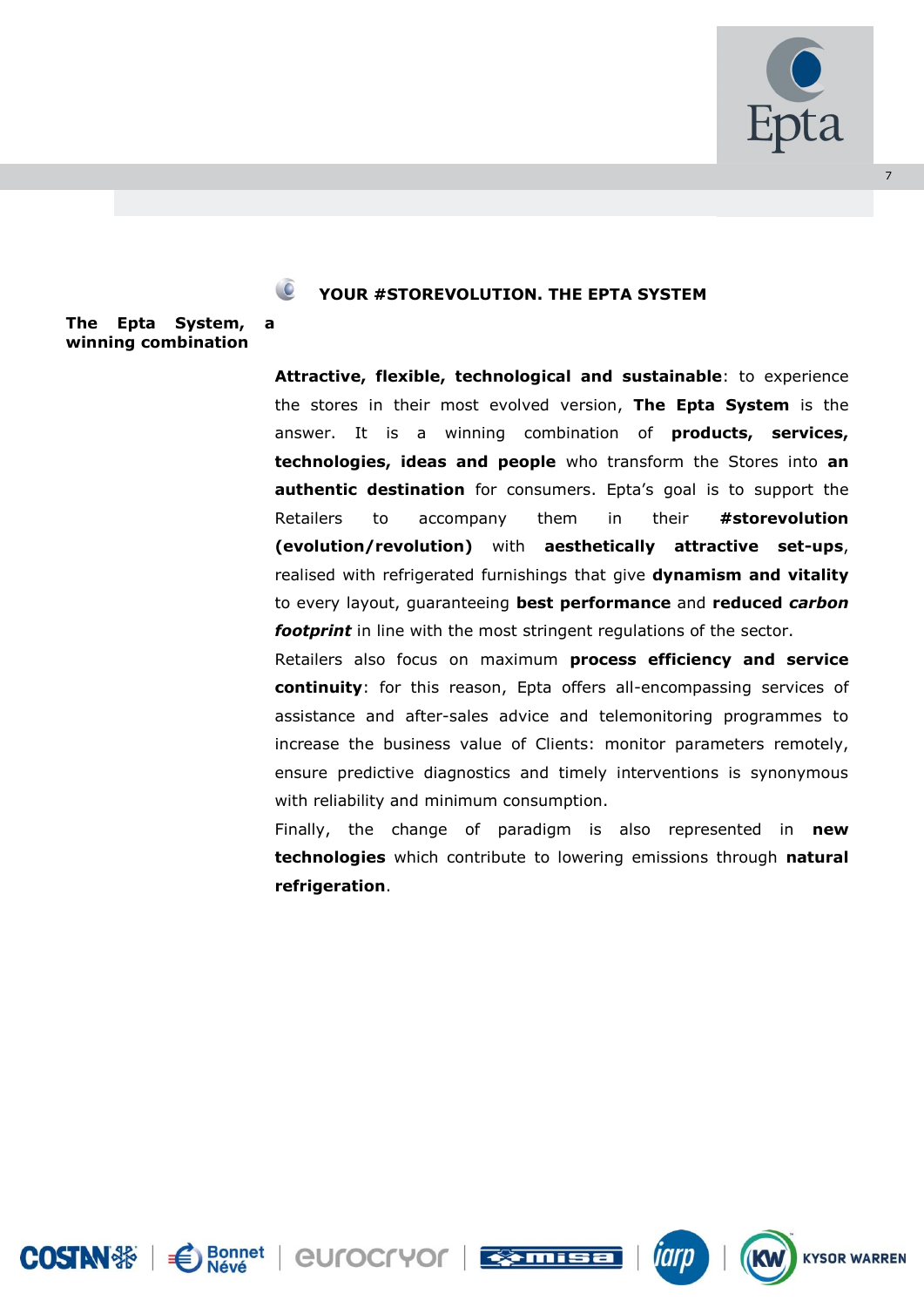

# **Solutions for a smart shopping**



The expansion of **ecommerce worldwide** is a strong signal of the evolution in consumption habits. Eurostat data published in January 2020 indicate that more than **7 out of 10 users** have made online

purchases during the 12 months before the search, with a growth of **78%** of consumers between 16 and 24 years of age and of **76%** between 25 and 54 years of age. Investing in the **omnichannel universe** is now a must: drive, click&collect, home delivery, virtual store… are valid tools for Retailers to offer Customers maximum freedom and purchasing convenience.

# **Meeting between cold and click&collect**

Epta supports **Retailers** with **#EPTABricks** in the comparison with operators specialised in online sales. These are practical lockers that allow consumers to pick up food and non-food products ordered online on the Supermarket's website, wherever and whenever they want, even outside shop opening hours. Designed to ensure consumers the highest flexibility, they are available in the **Indoor** and **Outdoor** version and consist of controlled temperature modules: the #EPTAdryBricks are intended for **dry products,** #EPTAfreshBricks and #EPTAfrozenBricks guarantee the preservation of **fresh and frozen articles**. They have become even more **compact**, thanks to **the communication screen (Master) integrated** inside the columns of the lockers. #EPTABricks can be positioned anywhere and are particularly suited for **points of** 









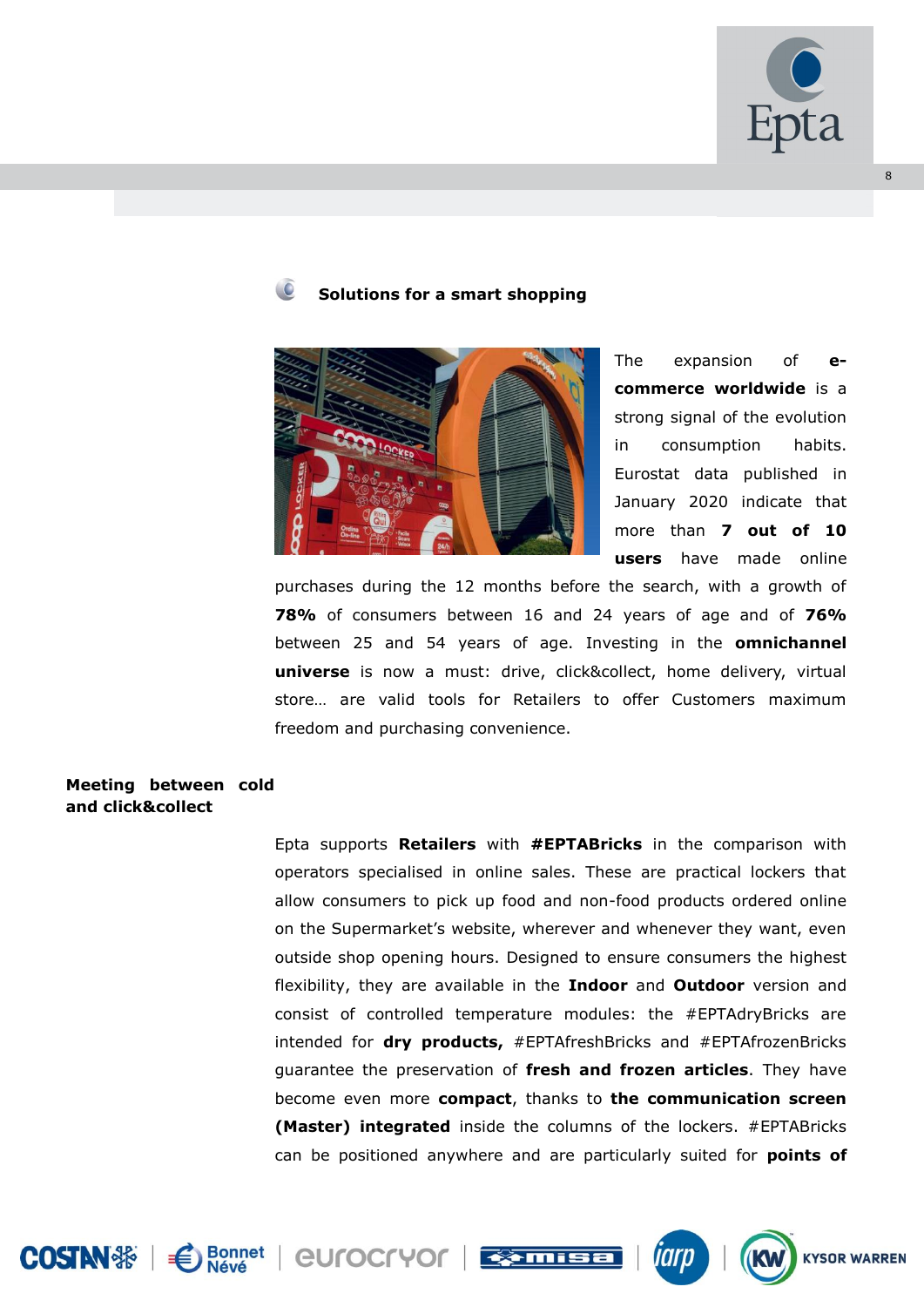

 $\overline{q}$ 

**interest** like **work-home route**, inside or close to **large Companies**, close to **shopping centres** or **petrol stations**

# **A win-win solution for Retailers and the environment**

There are many factors driving Retailers to invest increasingly in this mixed formula of online purchase and collection by the Customer in the city. Firstly, it allows them to win **market shares**, in response to the growth of e-commerce operators, offering a system that combines **convenience and sustainability**. #EPTABricks do away with home delivery, ensuring an **efficient management of the last mile** and a reduction in the *carbon footprint,* thanks also to the use of the refrigerant **propane R290**. They also allow to make the most of the **city centre**, and intercept the flow of this strategic area where a new type of demanding consumer is moving in search of a **fast shopping**  solution during short daily journeys. They contribute to increasing sales, thanks to the **simplicity** in making the **orders online** using a system that connects to the e-commerce platform of the Supermarket, ensuring an experience of interactive purchase and the availability of the articles, 24 hours a day. Finally, the 24hr **Telemonitoring** service is synonymous with maximum operational continuity, ongoing monitoring of all the parameters and timely interventions when needed.





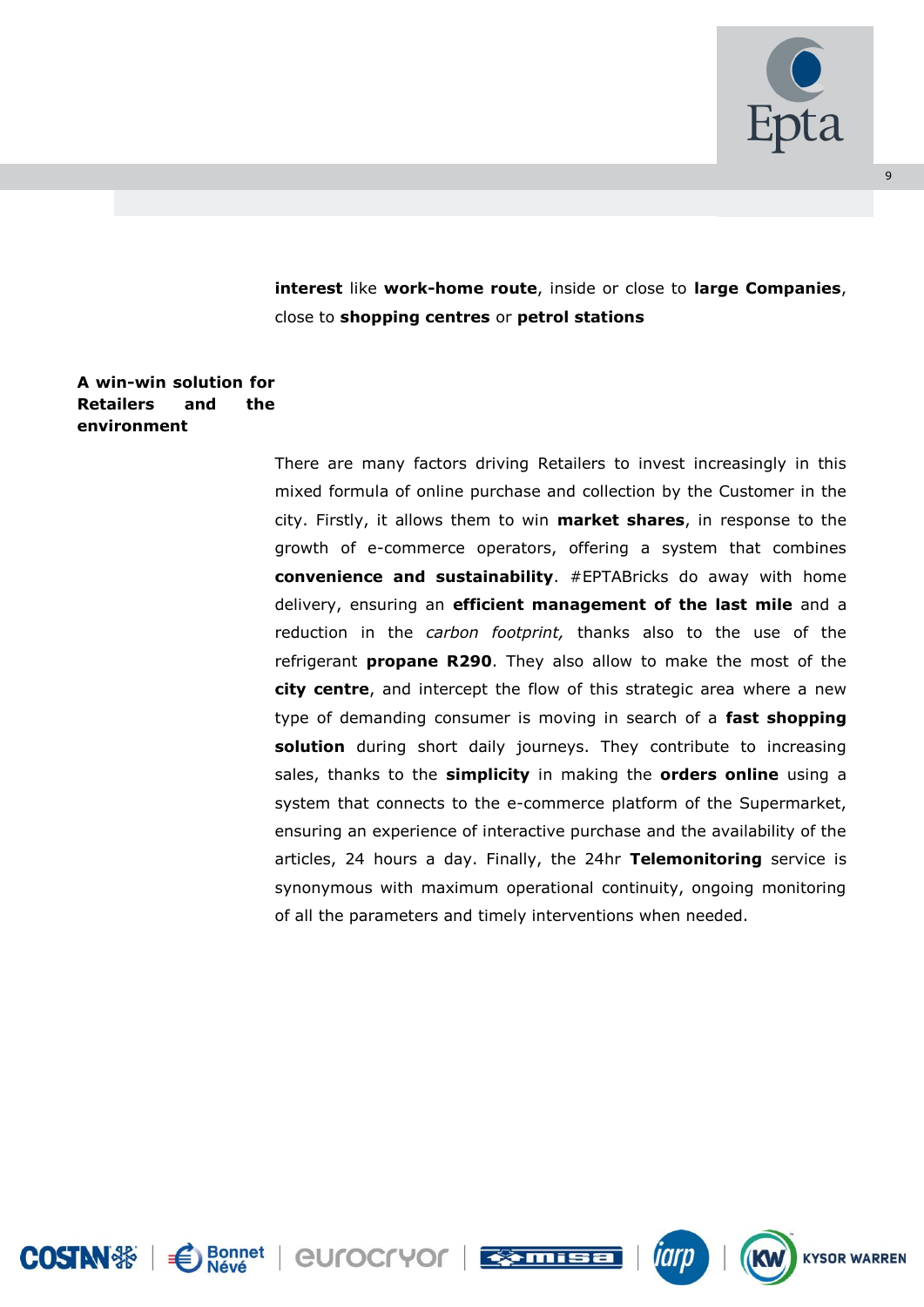

# **The Urban Spirit**



The physiognomy and geography of Large-Scale Retail is strongly influenced by the way in which consumers experience city space. The **radical changes** in purchasing habits and models of consumption, a direct

consequence of **the increasingly dynamic rhythms** of life in urban centres, are driving the current processes of transformation**. Proximity stores** of a compact size, due to the ability to **evolve** and renew their function of social presidium, are among the fastest growing formats. **Hyperlocalisation**, **flexible** opening **hours**, possibility to **shop quickly and for sought-after items**, lunching or dining **in-store:** this enrichment of synergies contributes to greater customer loyalty and the affirmation of a new interpretation of proximity. Megacities must be ecosustainable; hence, the choice is natural refrigerants.

#### **A new style makes its entrance into the city**

The combination of a format analysis and the study of the development of the dynamics between customer and Supermarkets gives way to **SlimFit Costan & Kysor Warren and MultiCity Bonnet Névé**, spearheads of the Epta trademarks. **A complete collection of** *selfcontained* **cabinets** which merge the design of remote cabinets with the optimised capacity and compactness of plug-in incorporated units, to stylishly furnish the entire self-service area of **small surfaces, mini markets and convenience stores**.





**eurocryor Example** 

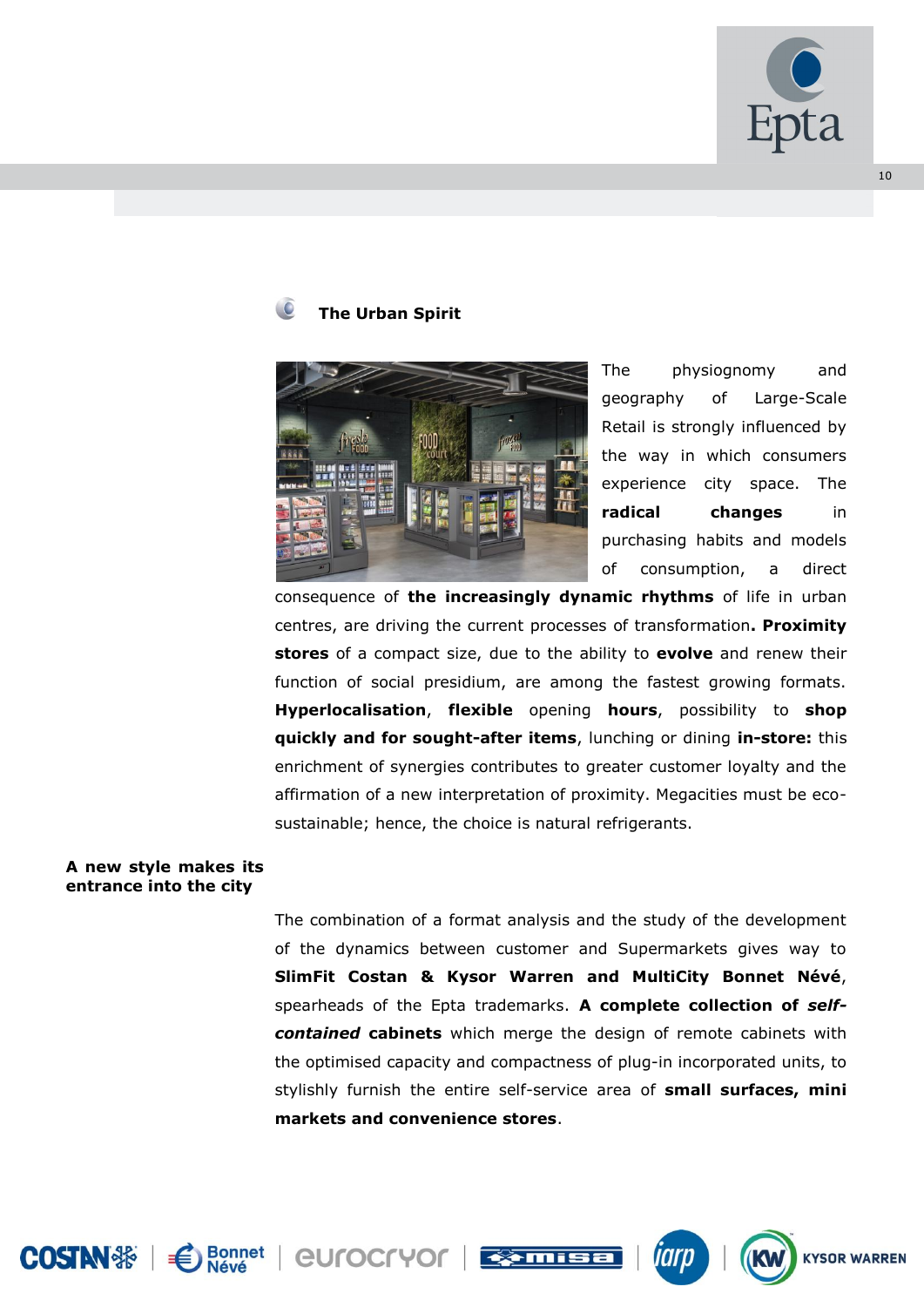

# **One solution for every need**

**SlimFit/MultiCity** stand out for a **range of solutions** that enables further customisation, in favour of perfect **multiplexing** of cabinets, **aligned and mixed** with one another to satisfy every need. Featuring a coordinated *look&feel* also in the aesthetics and finishes, SlimFit/MultiCity promote sustainability thanks to **LED** lighting and to operation with **natural refrigerant** propane **R290**. The stars of this area are:

- the verticals for fresh products **Tango Narrow and MultiFresh Modular**;
- verticals for frozen products **Valzer Next and MultiFreeze Plus**;
- semiverticals for fresh products **Mambo Next** and **MultiFresco Plus**;
- semiverticals for frozen products **Twist Next** and **MultiFrozen Plus**;
- $\checkmark$  special versions to create themed corners dedicated to fresh organic foods: **Tango Bio/MultiFresh Bio** and frozen products **Valzer Bio/MultiFreeze Bio**
- the verticals **Ballet/MultiWine** for a perfect display of wines
- $\checkmark$  the compact verticals **Funky Next/MultiTiny Plus** which can be integrated with display stands of dried foods.

#### **Flexibility, modularity and increased capacity**

These are the strong points of the positive and negative verticals of **SlimFit** and **MultiCity**, designed to give the food area of small and medium stores an **exclusive, elegant and modern** appeal, which attracts and accompanies the customer to **rediscover the value of the in-store experience**. Tango Narrow and MultiFresh Modular for fresh products and New Valser and New MultiFreeze for frozen products, stand out for their transparencies realised using full height glass doors and panoramic ends. Models with a higher capacity, for **+25%** internal











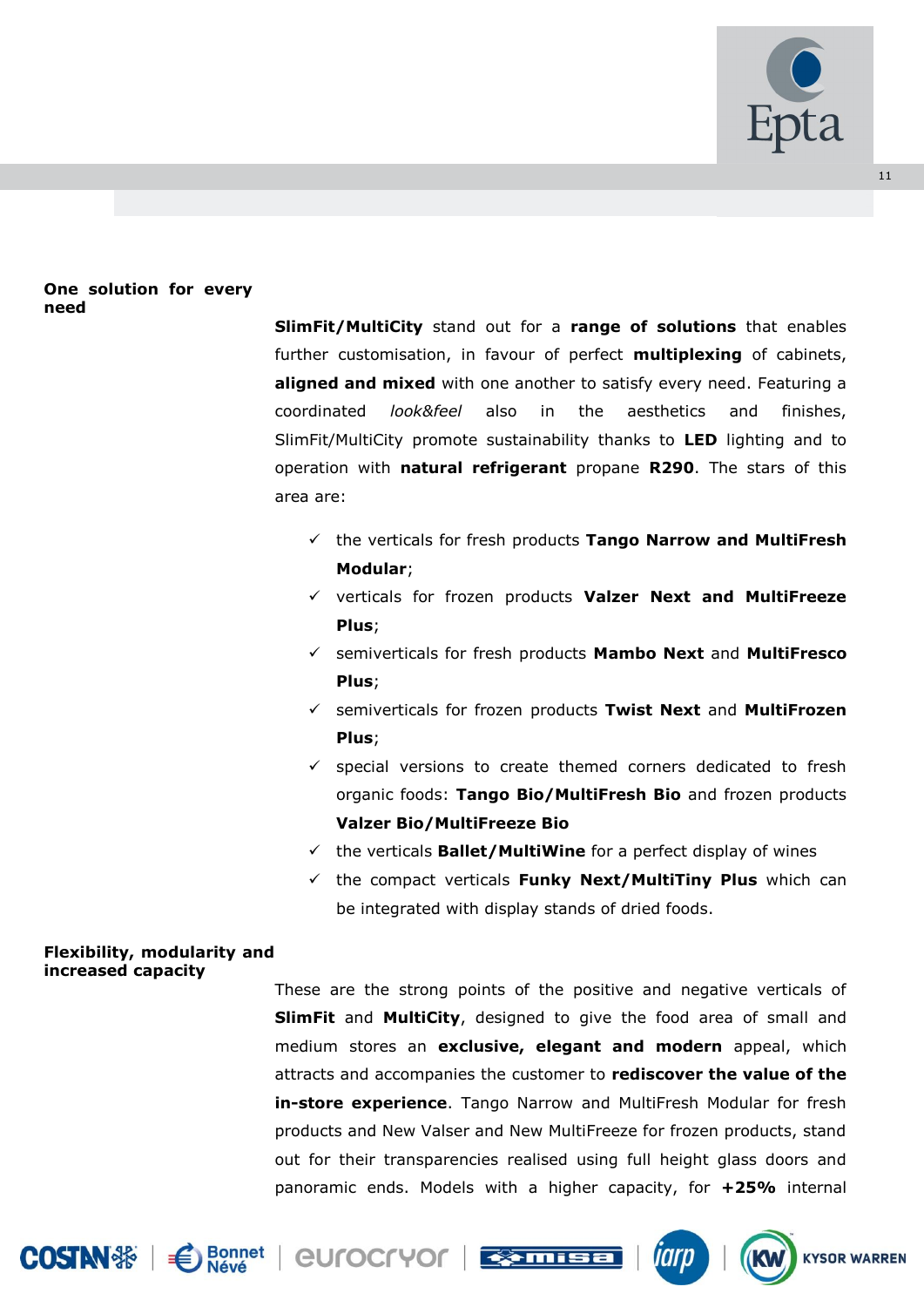

volume in Tango Narrow and MultiFresh Modular, a depth increase of **850mm** compared to **720 mm** of previous models and technical details that make them more compact, with minimum floor space occupancy. Furthermore, for a greater depth of range, they are fitted with either **water or air condensation system** to guarantee greater flexibility.

#### **The semiverticals that redesign the layout of fresh and frozen product area**

**Mambo Next/MultiFresco Plus and Twist Next/MultiFrozen Plus**  are the highest expression of Epta's desire to redesign the fresh and frozen product area in small and medium sized surfaces through merchandising designed ad hoc to enhance the products. These **semiverticals** offer infinite **in-line or island configurations**, for increasingly attractive presentations.

#### **In the name of nature**

To intercept the needs of an attentive and informed customer, the corners dedicated to **organic and natural products** are becoming more and more common inside **proximity stores**. The renewed version of the **Tango Bio/Multifresh Bio and Valzer Bio/Multifreeze Bio** set-ups. These models stand out for black coloured door contours and interiors and wood type external finishes which guarantee its perfect integration with the *concept* of areas dedicated to *organic food.*

#### **Wine bar corner, not just elegance**

Recreate the atmosphere of a wine shop inside a small-medium sized store: the vertical cabinets, **Ballet** Costan and Kysor Warren and **Multiwine Plus** Bonnet Névé, guarantee **best visibility of labels**, stored at ideal temperatures and positioned on **tilted shelves**. The allglass doors as well as external and internal finishes in stainless steel, together with wood product stoppers **give a touch of elegance to the wine area**. Finally, for greater safety, the cabinets are equipped with a **lockable** closing system in the bottom part of the unit.











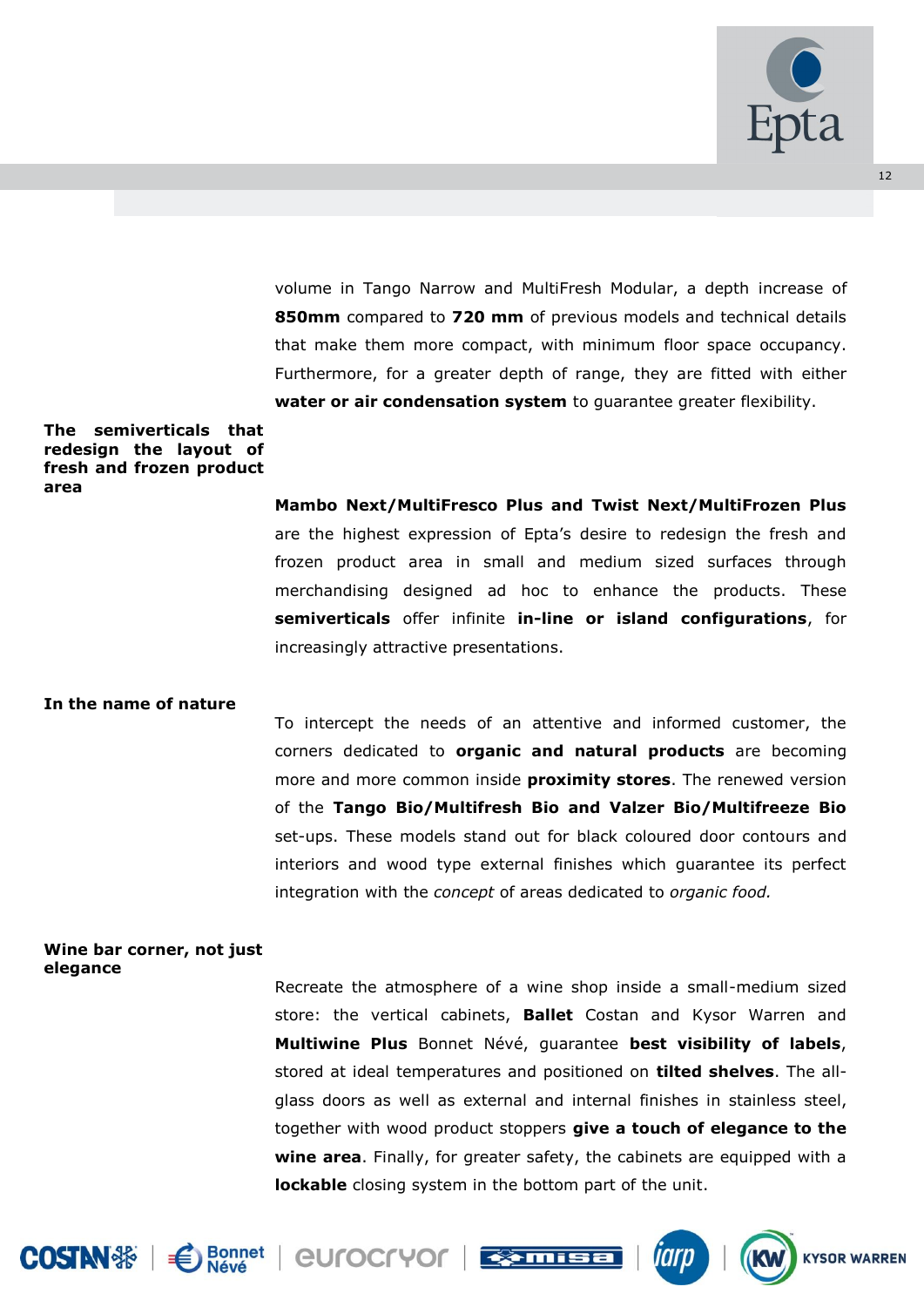

# **Increase cross-selling in dry product aisles**

**Costan and Bonnet Névé** revolutionise **cross-selling** strategies thanks to **Funky Next/MultiTiny Plus**, the new **compact verticals** part of the SlimFit/MultiCity family designed to integrate with the display areas of dry products. Characterised by a **double door and a depth of just 500mm, Funky Next/MultiTiny Plus** are ideal to develop sales of complementary fresh products like beverages but also in areas dedicated to PET foods where fresh products are also becoming more integrated.





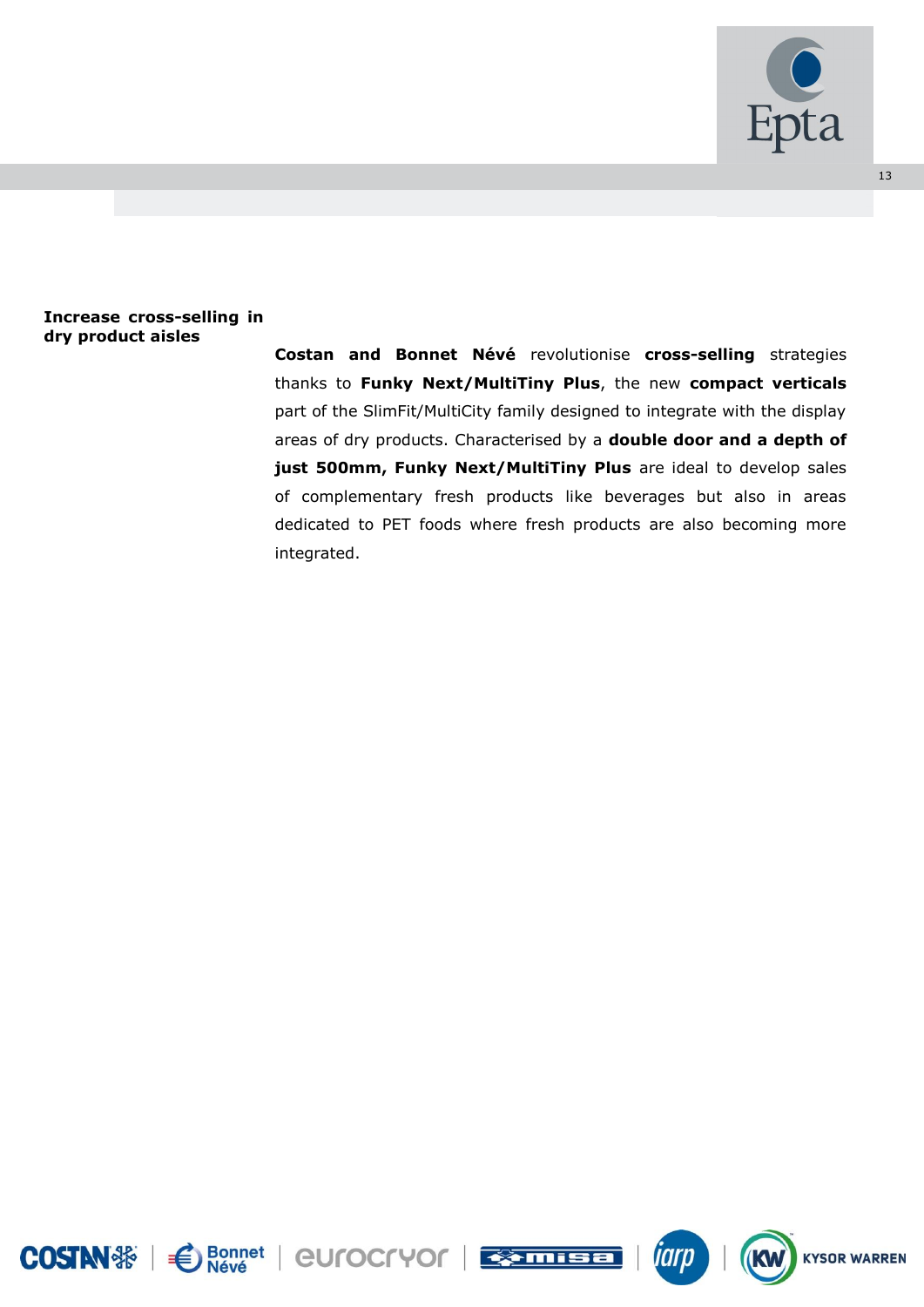

**KYSOR WARREN** 

# **DeliRevolution**



**The area of fresh and ultrafresh products** is one of the most attractive areas of stores. In designing them, it is essential to study the perception of space and the elements able to promote interaction with consumers. The characteristics of the

**OutFit and Mozaïk** lines by Costan and Bonnet Névé represented in display methods, colours and different decorations, are able to mould the character of **every supermarket, to make it unique and distinguishable**.

#### **One line, infinite possibilities**

**OutFit and Mozaïk** express a narrative in which every detail contributes to attracting the attention of the public and enhancement the products. The **vast families of products for the fresh and ultrafresh areas** consist of horizontal and semivertical furnishings, selfservice, serve-over and back counters which give way to a visual rhythm that enables a user to immerse oneself in an ever-new context.

#### **Creativity is our hallmark**

Synonymous with **infinite shapes, modules and customisations**, the lines assume evocative power in emphasising the assortment and the quality of products in every type of store, **from hypermarkets to proximity stores.** What makes OutFit and Mozaïk unique is the **Finishing Collection** now available for all new models: a rich *palette* of finishes which range from material ones like wood and stone, to screenprints and customised prints.

**Exclusivity on a large scale**





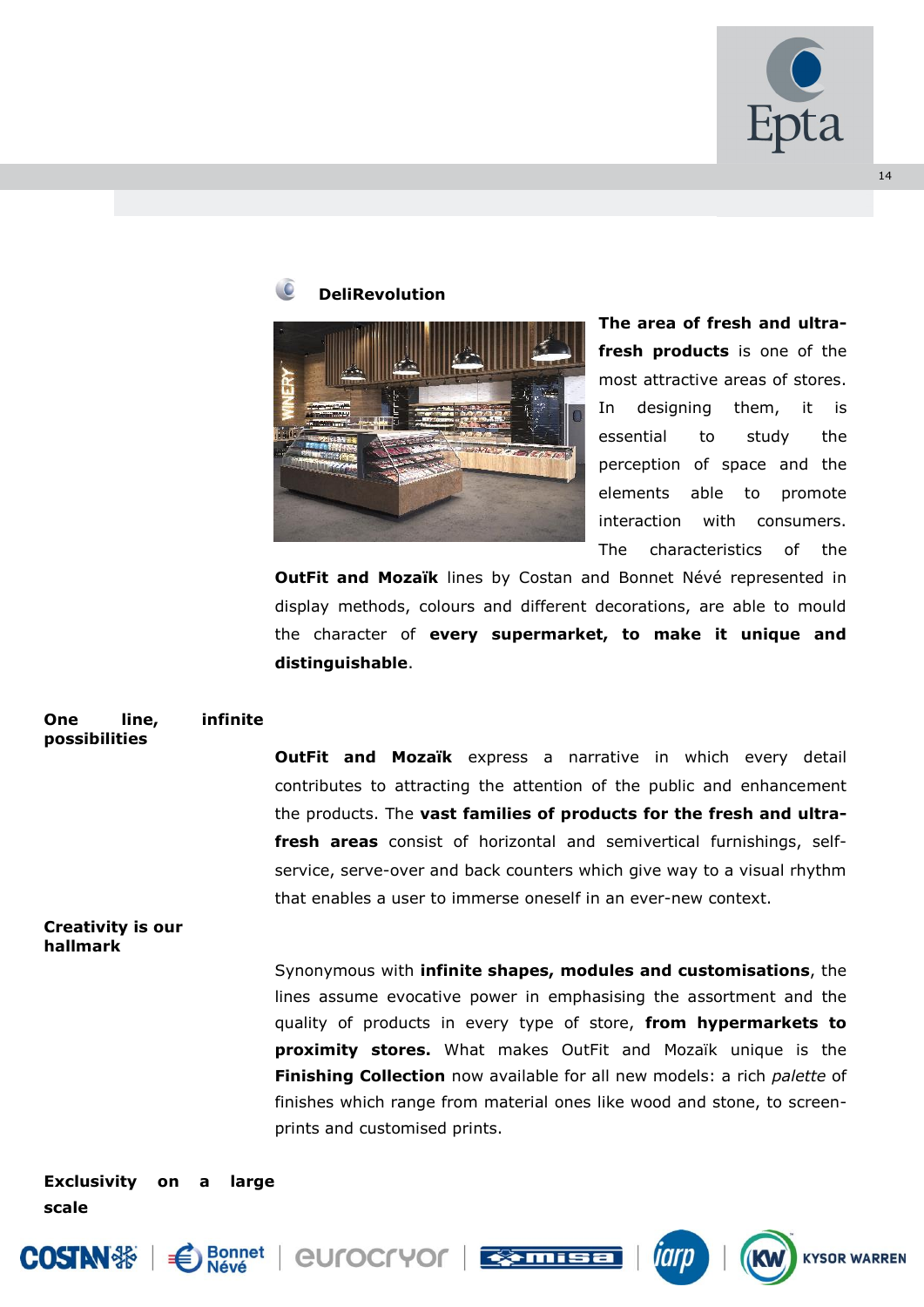

**Customisation and extreme flexibility**, for a solution able to make exclusivity available on a **large scale**: this is the inspiring principle behind designing the **OutFit** and **Mozaïk** lines, perfectly embodied in **Velvet and Shape**, which offer innumerable alternatives for adding a refined touch to spaces: **three aesthetics**, Design, Style and Studio, **multiple modules**, from the semivertical to the tower, hot table or frozen version, **numerous depths, lengths and heights** and limitless **finishes,** thanks to the **Finishing Collection**. Worthy of note are also the **glazing** variations, without uprights, with curved, straight, tiltable glass, with book-like opening or suitable for converting Velvet and Shape from serve-over to self-service.

#### **A complete range**

- **Batik** Costan and **Kaleido** Bonnet Névé, the new semiverticals (proposed in a variety of heights and depths).
- **Silk C** Costan and **Dualio E** Bonnet Névé, horizontal display cabinets available in a remote (horizontal and semivertical) and integrated (horizontal) version
- The back counter **Boutique** Costan and **Profile** Bonnet Névé, with essential and square design with closed base to store products refrigerated or at ambient temperature, Boutique and Profile transform **from back counter to stand-alone counter**, ideal for example to organise *food tastings* in traditional shops or inside large sales surfaces and promote moments of interaction with Consumers. Finally, the added advantage of these models is the possibility to introduce **glazed doors** for the upper section to improve energy efficiency.

#### **Innovative layouts**

The furnishings of **OutFit and Mozaïk** are characterised by a play of contrasts between volumes, transparencies and colours. They also boast elevated **versatility**: it is possible to create different configurations, island or wall, even by putting various models of the line next to each other. The solutions also stand out for their **compactness**, **increased display ratio** and aesthetics that respects the principles of functional





**eurocryor Example** 





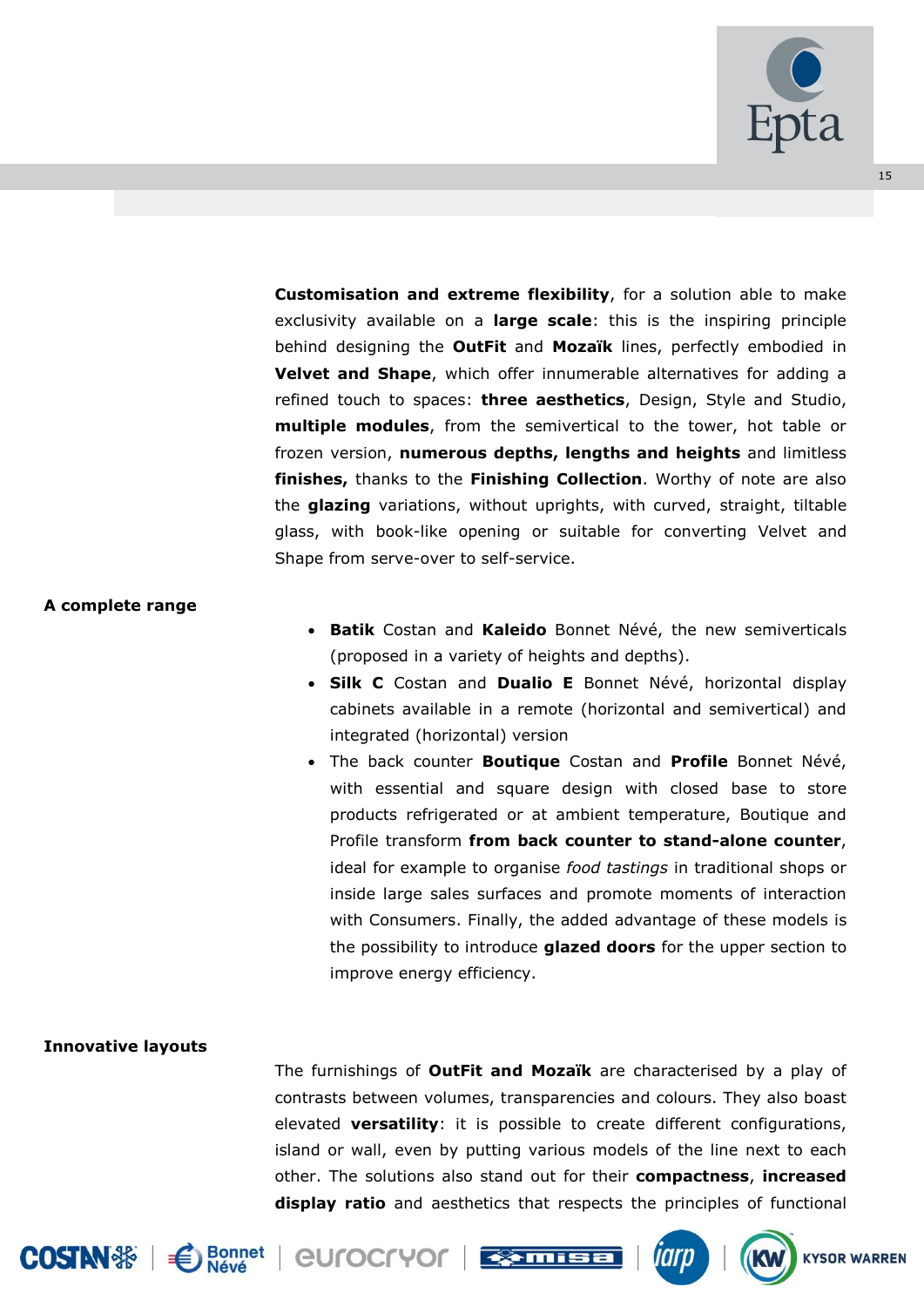

design. Essence of a perfect balance between the elements of the structure, the cabinets of the **OutFit and Mozaïk** lines guarantee attentive ergonomics thanks to a display level with correctly sized height and depth, which improves interaction with the consumer, facilitating, at the same time, the work of the Operator. The space can be organised in different formats, due to the innumerable combinations of the models. **OutFit and Mozaïk** make it possible to create routes geared to the maximum freedom of movement of consumers, lengthening the time of stay inside the store, in favour of increased purchasing, including unplanned purchases. An attractive layout which is reflected positively on the image of the brands and of the Supermarket, in favour of Customer loyalty.







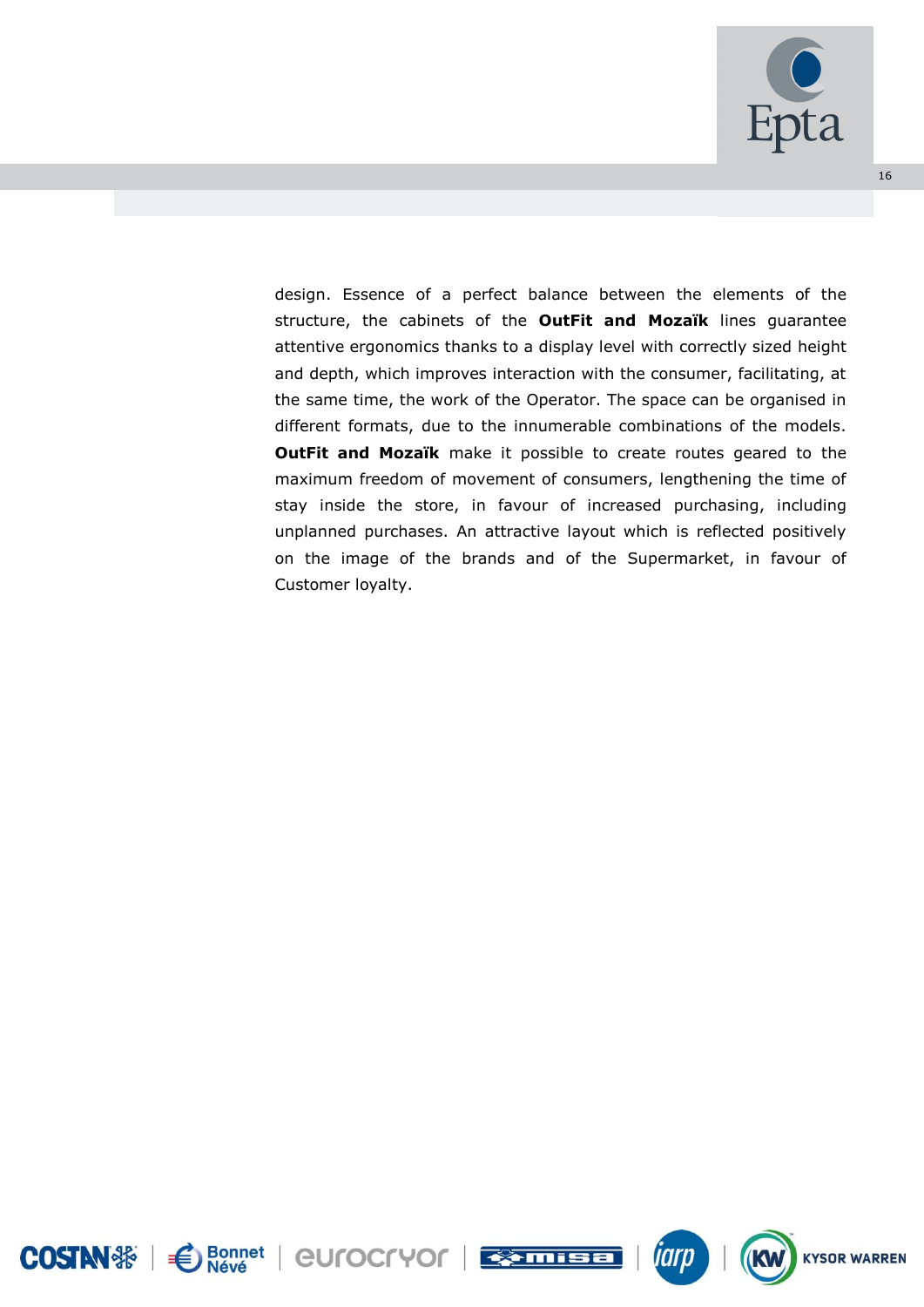

# **Transparent versatility**



The **store** is the place where the **preferences** of the consumer take shape and are defined, above all if the choices related to promotional and impulse purchases are considered. **Costan** and **Bonnet Névé** have devised

the new **Stage and Latitude** range to respond to the needs of Supermarkets to enhance the products, from those with higher profitability to promotions, with **passe-partout** lines that are an effective pole of attraction for users.

#### superior attractive **power**

It is important to satisfy the **functional** and **hedonistic** needs of the clients, who motivate impulse purchases in particular sales conditions. There is a relationship between pleasantness of the environment, mood, impulse buying and spending level. Visual merchandising acquires an active role: with **Stage/Latitude**, families of plug-ins with minimal design, **all-round visibility of the products** is ensured thanks to vast glazed surfaces and space saving of the compact technical parts, housed in the base.

#### **The picture of freshness**

**Functional and sturdy,** these **versatile** lines come in numerous models, ideal for hosting a vast range of **product categories**. Stage/Latitude available in *serve-over, self-service*, double load, semivertical, hot table and in the special Closed configuration, allow to renew the layout of **all sales formats**, in the entrance areas, in front of the cash registers, promotional corners and grocerant spaces. Highly





eurocryor





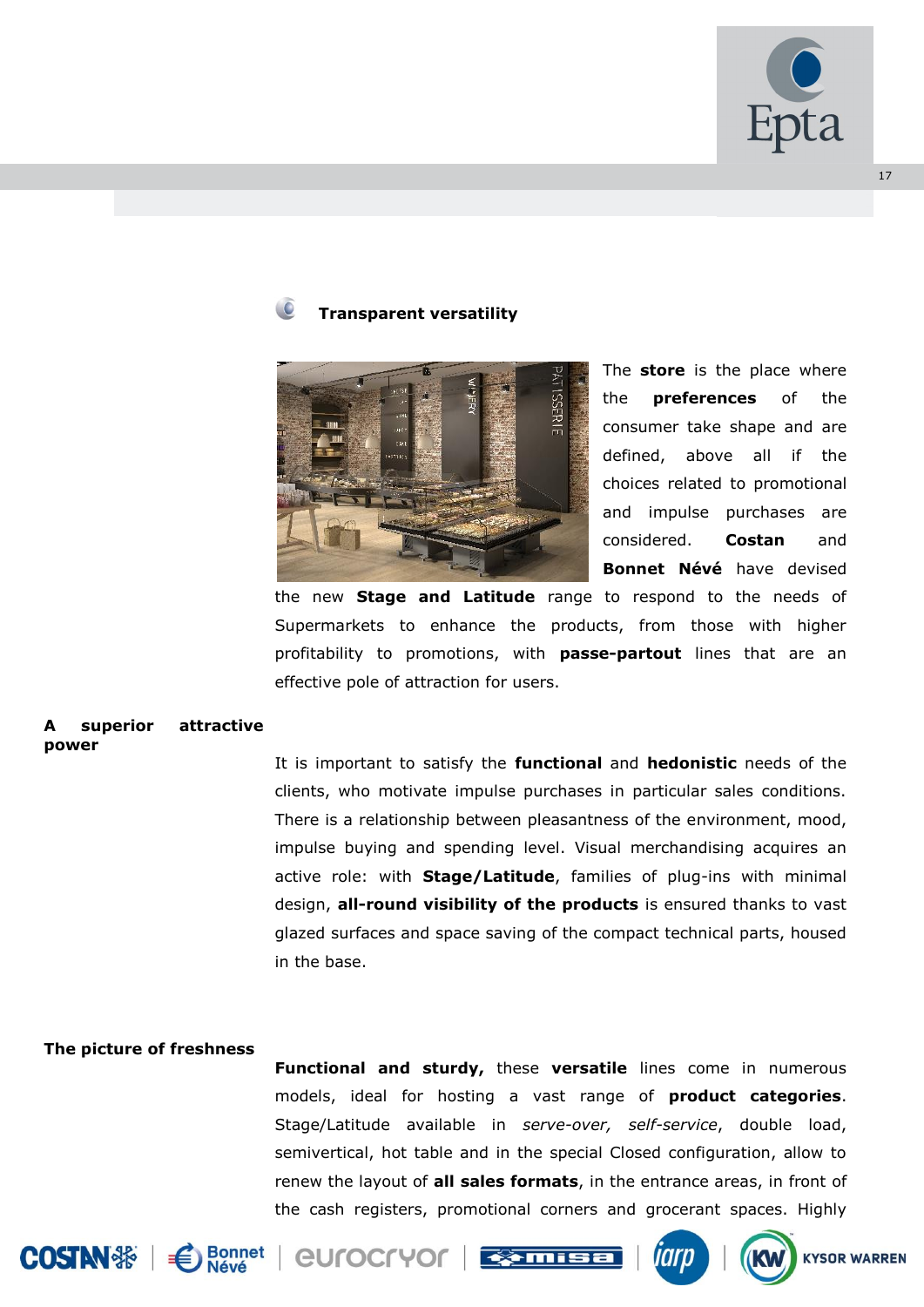

attractive spaces which are furnished with maximum consistency to create new in-store layouts and **underline the quality and freshness**  of cured meats, cheese, meat, fish, gourmet proposals of gastronomy or specialities of regional or international cuisine.

#### **Essential style**

Simple and elegant cabinets which disappear from view, to make the products easy to recognise; the transparent sides are equipped with **Epta Adamant**, a solution designed specifically to ensure perfect transparency over time as well as higher **scratch resistance** and *food safety*, thanks to its water-repellent qualities. Minimum impact for maximum performance, in terms of food **preservation** and **accessibility**, in favour of the best **hygiene**.







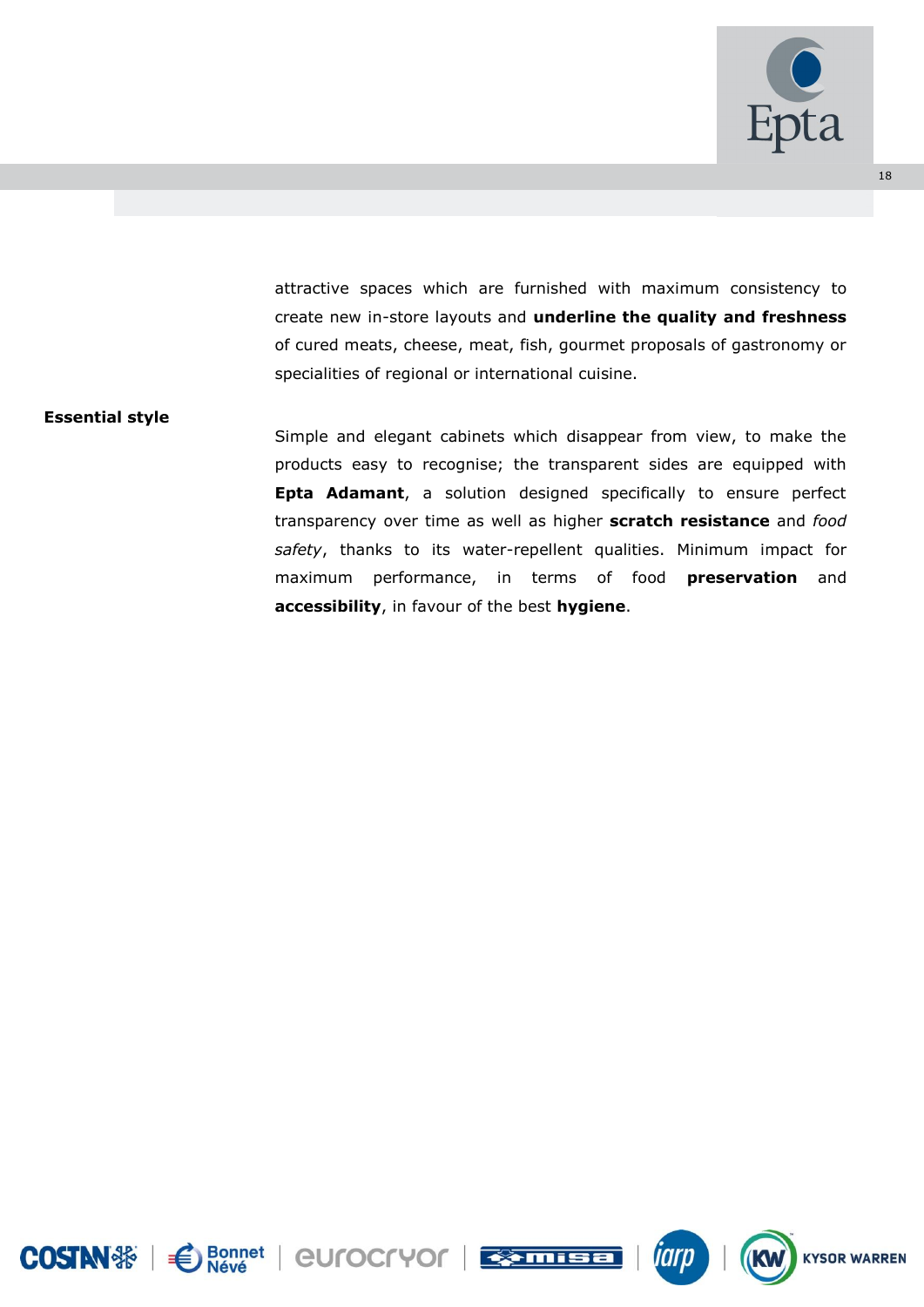

# **Perfect Lineup**



The heart of the interaction between store and user is no longer the product, but rather **the experience the Customer can enjoy inside the store**. Consequently, it becomes crucial for Retailers to design the *shopping*

*experience,* defining new languages of communication and aesthetics: differentiating factors to transform the stores into a true **destination** for consumers.

#### **Structure the identity of each department**

Defining the **layout** is essential. The choice of **equipment**, colours and finishes plays a **crucial** role on the behaviour of users inside supermarkets and hypermarkets, in terms of permanence and value of the average receipt.

#### **Design and visual coherence**

GranFit Costan and SkyEffect Bonnet Névé are complete ranges of refrigerated cabinets equiped to **furnish the entire fresh, ultra-fresh and frozen food area** with a single coordinated family of products.

GranFit Costan and SkyEffect Bonnet Névé are available in the following versions:

- positive verticals **GranVista Next / SkyView Plus**, also available as an **Integral** version
- negative verticals **GranBering / SkyLight**, also available as an **Integral** version
- closed semiverticals for frozen products **GranSesia / SkyShine**





*<u>eurocryor</u>* **Remis** 



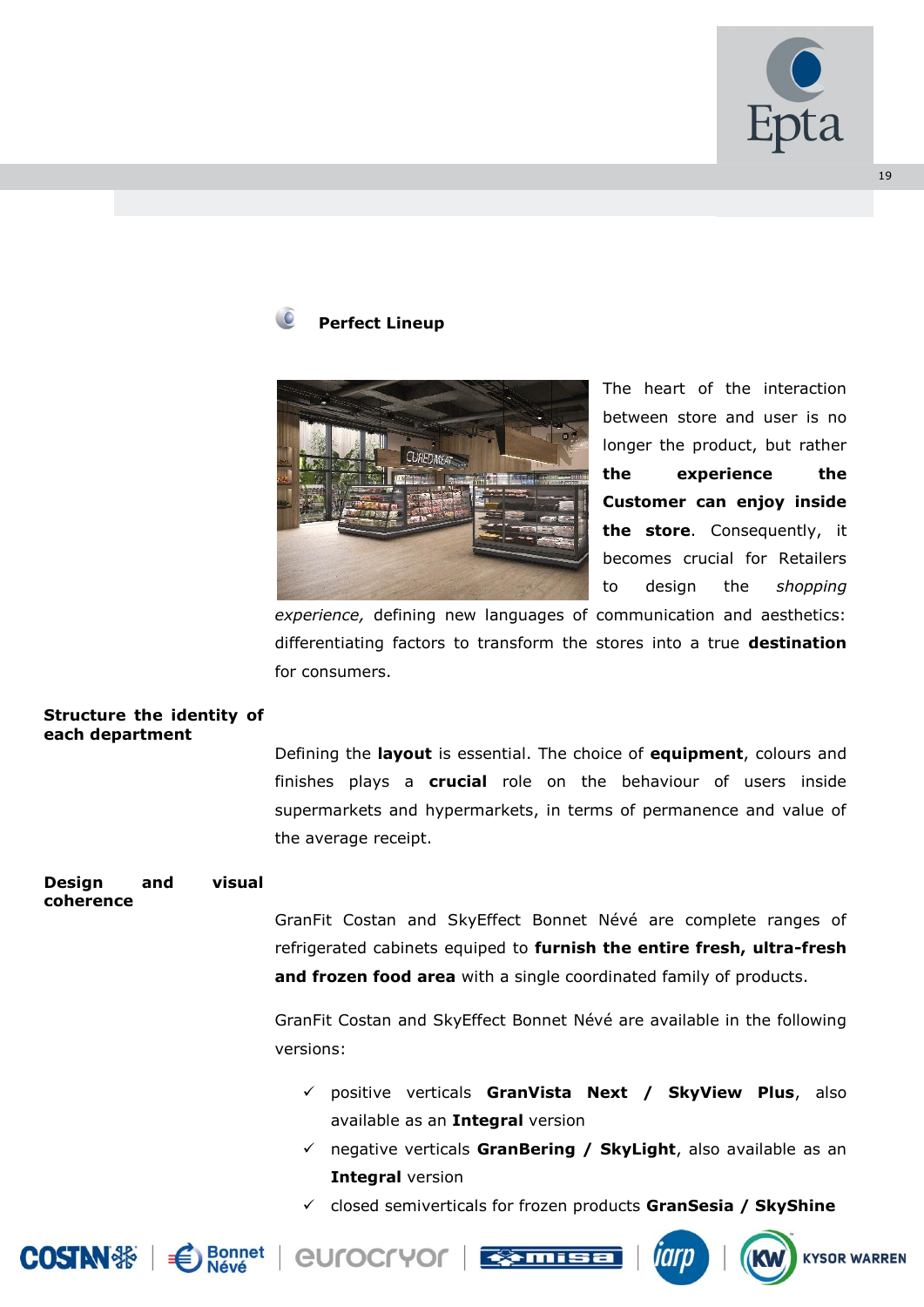

 open semiverticals for fresh products **GranSibari / SkyLook** and closed **GranValdaj / SkySpace,** also available as an **Integral** version

The perfect integration and alignment between the different models and the possibility to combine them to create infinite combinations guarantees total display coherence. GranFit Costan and SkyEffect Bonnet Névé are presented with a unique guise that represents the finishes in the **Finishing Collection.** They stand out for glass shelves with fully integrated lighting and for the decorative effect of the materials used on the interior and exterior furnishings that forms a high visual impact making it possible to coordinate them with the serve-over range Outfit Costan and Mosaik Bonnet Névé.

#### **The "champions" of versatility**

The new **open semivertical GranSibari /SkyLook** with cascading shelves **and closed GranValdaj /SkySpace** are equally impressive. These cabinets distinguish themselves for unparalleled **merchandising** and for a **linear modern and essential design**, merged with **technical innovation**. These solutions make it possible to insert up to six shelves, for an optimised ratio between floor occupancy space and Total Display Area ratio compared to traditional models and **greater visibility of the products**. **Versatility** is one of the key ingredients of these cabinets. It is possible to choose between **four different lengths, three depths and three heights** (1300mm – 1500mm – 1700mm) for GranSibari/SkyLook that includes **three types of doors** for GranValdaj / SkySpace: straight, inclined sliding or hinged.

# **First fruits as though "freshly picked"**

The special **Season** version of **GranVista Next Costan and SkyView Plus Bonnet Névé** are also presented. This is a visually striking **setup**, designed to guarantee an attractive **presentation** of **fruit and** 











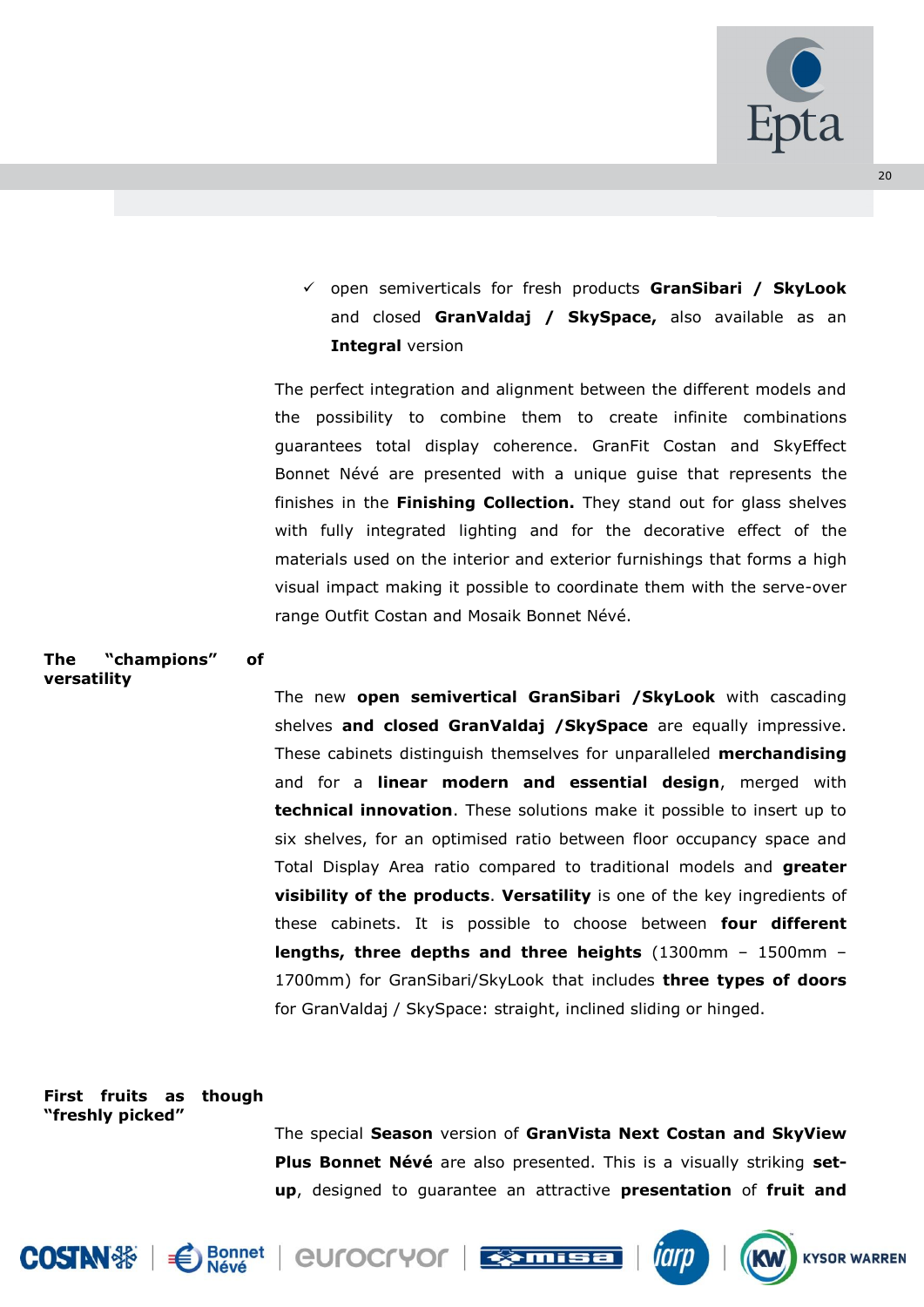

**vegetables**. GranVista Season and SkyView Season are presented in two versions; Value to position first boxed fruits and Advance to display them on half-moon shaped shelves. The cabinets can be equipped with **nebulisers**, which extends the **shelf-life** of fruit and vegetables which makes them even more *appealing* to the eye of consumers, giving them a "**freshly picked"** look.







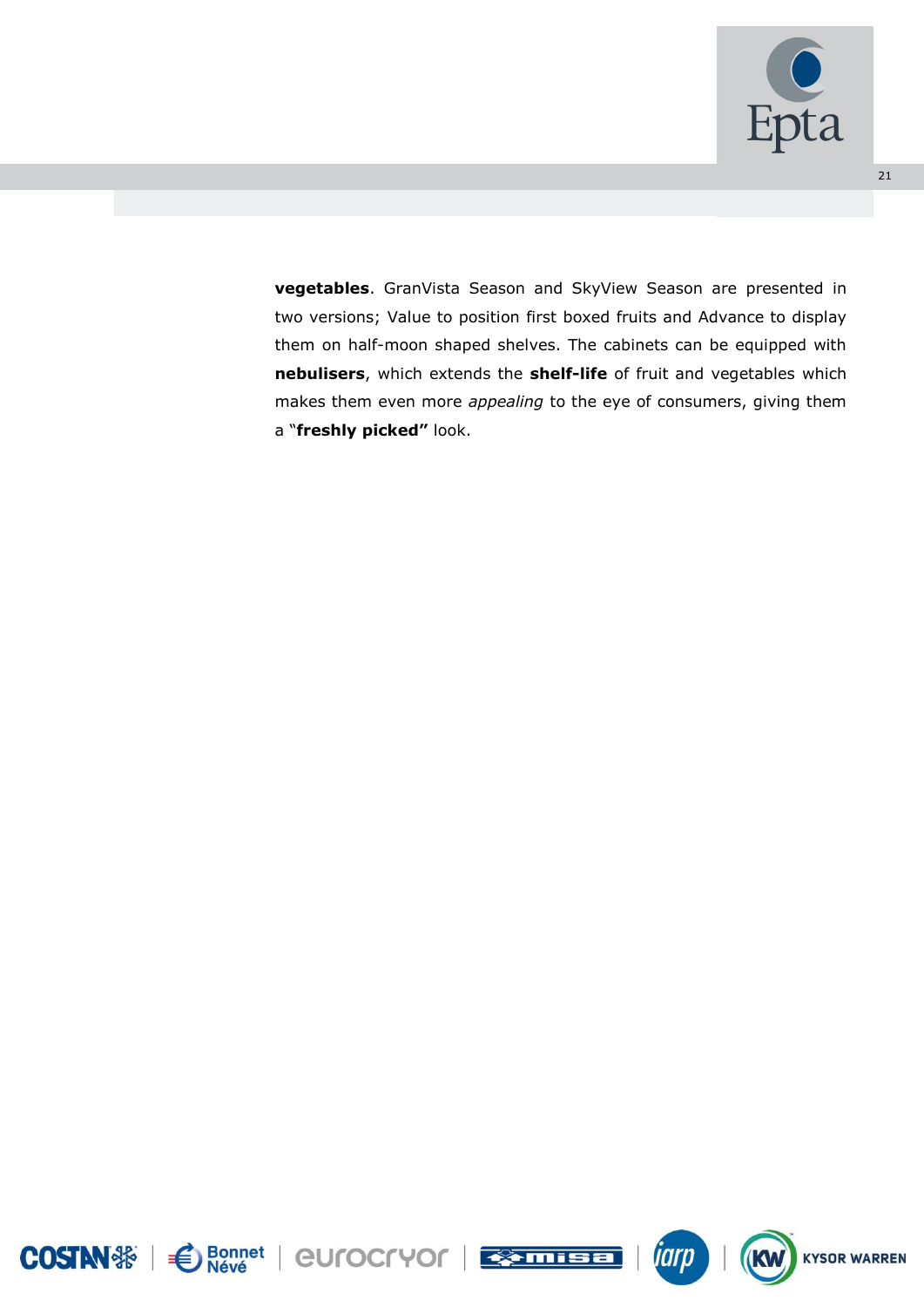

# **Dedicated to your excellence**



Focus on **personality**, **the uniqueness of each store and the specific nature of its assortment**: this is what **"customisation"** means for **Eurocryor.** Competitive positioning, with renewed values and proposals, **which now also includes an exceptional service**.

This evolution bears witness to the desire of the trademark to be the **ideal partner** for **Clients**, working alongside them, defining ad hoc solutions and being **point of reference** for consumers.

#### **Eurocryor is Puro Stile Italiano**

*Brand identity* is captured in the claim "**Puro Stile Italiano**", with which Eurocryor affirms its constant search for excellence, visible in the **elegance of design** and **technological innovation**. Expression of the **creative talent of** *Made in Italy*, known and appreciated worldwide, Eurocryor merges aesthetics and technique, **reinterpreting traditions** to offer solutions designed ad hoc and enhance each category of fresh product, in any **display context.**

# **Dedicated to your store**

Each store has its own **specific features**. Eurocryor works alongside **specialist shops** to define a **visual identity** by proposing **new presentation methods** through **quality solutions** that are **customised** in every detail, from shapes to dimensions, from materials to finishes. Strong point of the trademark is the ability to design furnishings able to enhance the product and, at the same time, to evoke the immaterial and symbolic values that make the Supermarket stand out.





Bonnet | CULOCLAOL | ESTUTEE



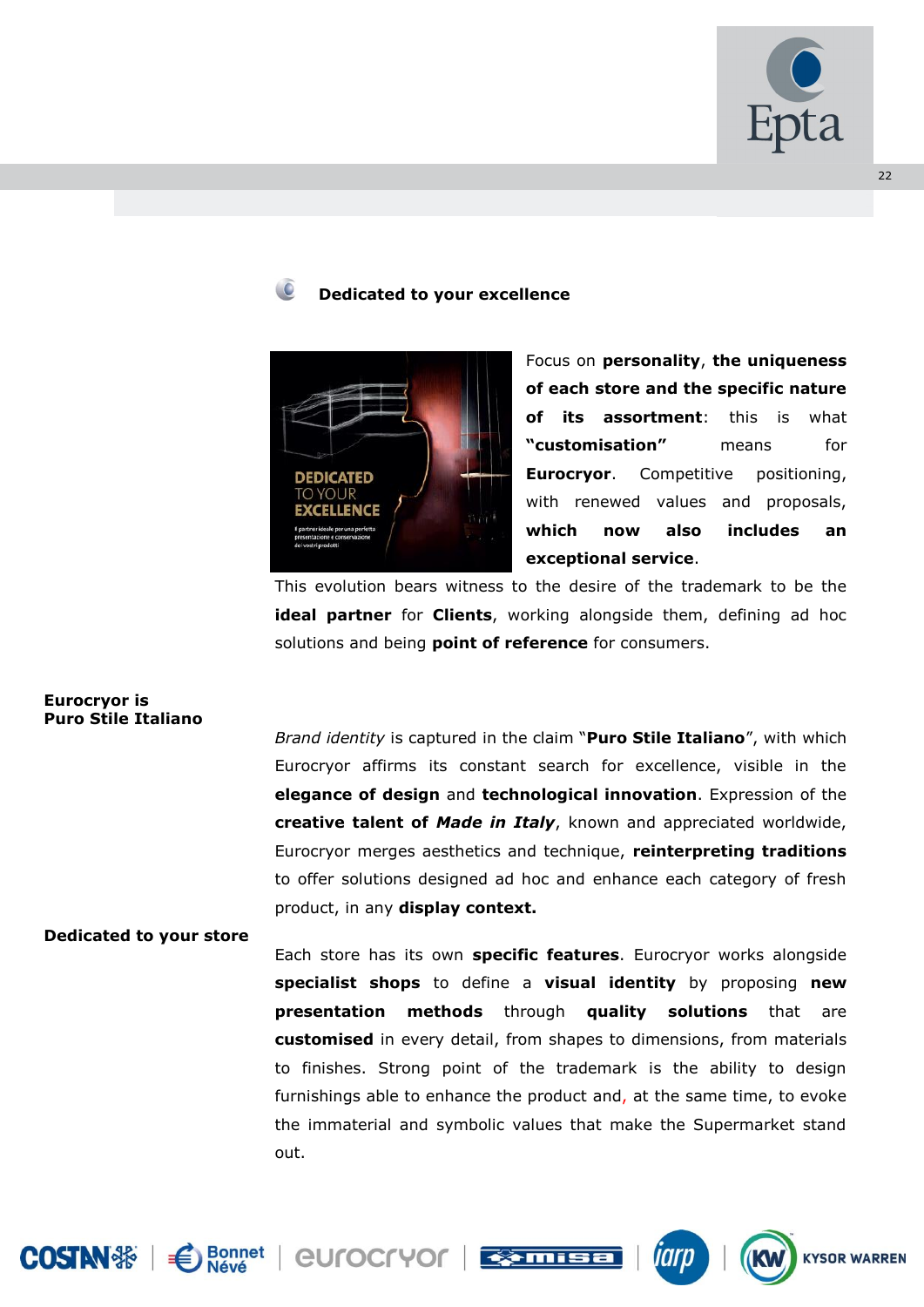

#### **Dedicated to your fresh food**

With Eurocryor, perfect display marries best **preservation**. Thanks to the investments in **research and innovation,** the trademark offers specific preservation technologies for every **type of product**, such as meat, fruit and vegetables, cured meats and cheese, confectionery and bread, in the name of **freshness** and **preservation** of their organoleptic properties.

# **Dedicated to support you**

Customisation also embraces "tailor-made" **assistance**, to meet every need. EuroCryor Clients can rely on a **Team of specialists at** their service, able to work alongside them **at every stage**, from design to after sales.

#### **Operator wellness first and foremost**

The customisation of Eurocryor cabinets, besides the aesthetic or display aspects, also embraces **the protection of the operation of employees behind the counter.** Eurocryor has studied a cabinet designed with the operators **correct posture** in mind, in accordance with the most recent **French regulations on ergonomics, issued by Cramif** (**Caisse Régionale d'Assurance Maladie d'Ile-de-France) and by Assurance Maladie, among the most stringent on the market.** Finally, **the new "Adaptive System"** provides a continuous adaptation of the evaporator depending on the external conditions of the counter to maintain its temperature and humidity stable.

# **Dedicated to urban foodies**

**Lunch Corner** is an island dedicated to **food to go** designed to answer to the new habits of city consumption and to the need of customers to compose a complete lunch or dinner meal, combining numerous products. One solution with a creative design is a self-service salad bar











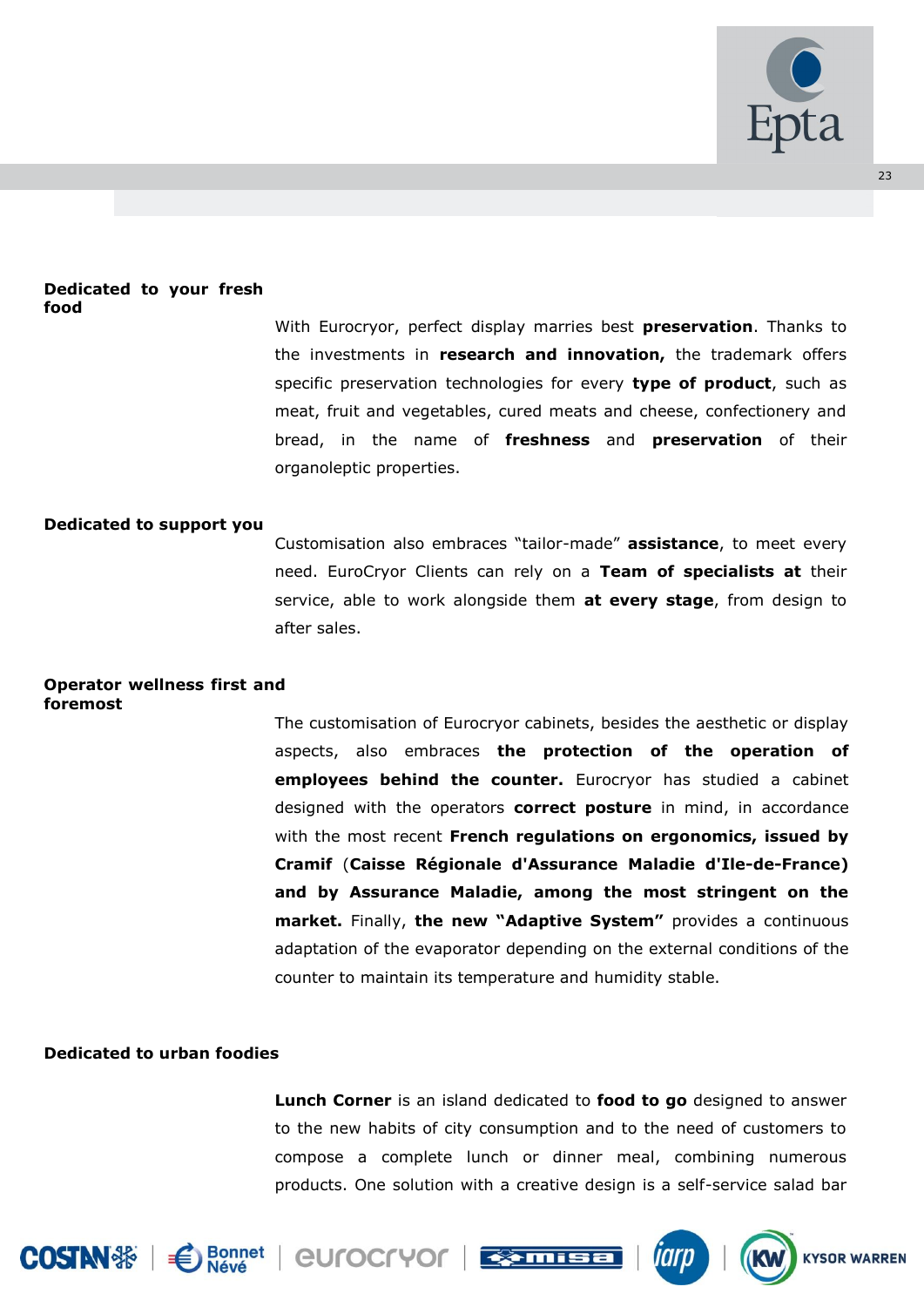

on two sides, characterised by total transparency and elegance. It is composed of stainless steel chests of different dimensions to display ready-to-eat vegetables and other complementary foods, typical of Self-Service Take Aways, such as baby mozzarella, croutons and hard-boiled eggs. The solution is completed by an integrated semivertical **Hot Table module** for hot ready-to-eat foods such as pizza, sandwiches and cakes.





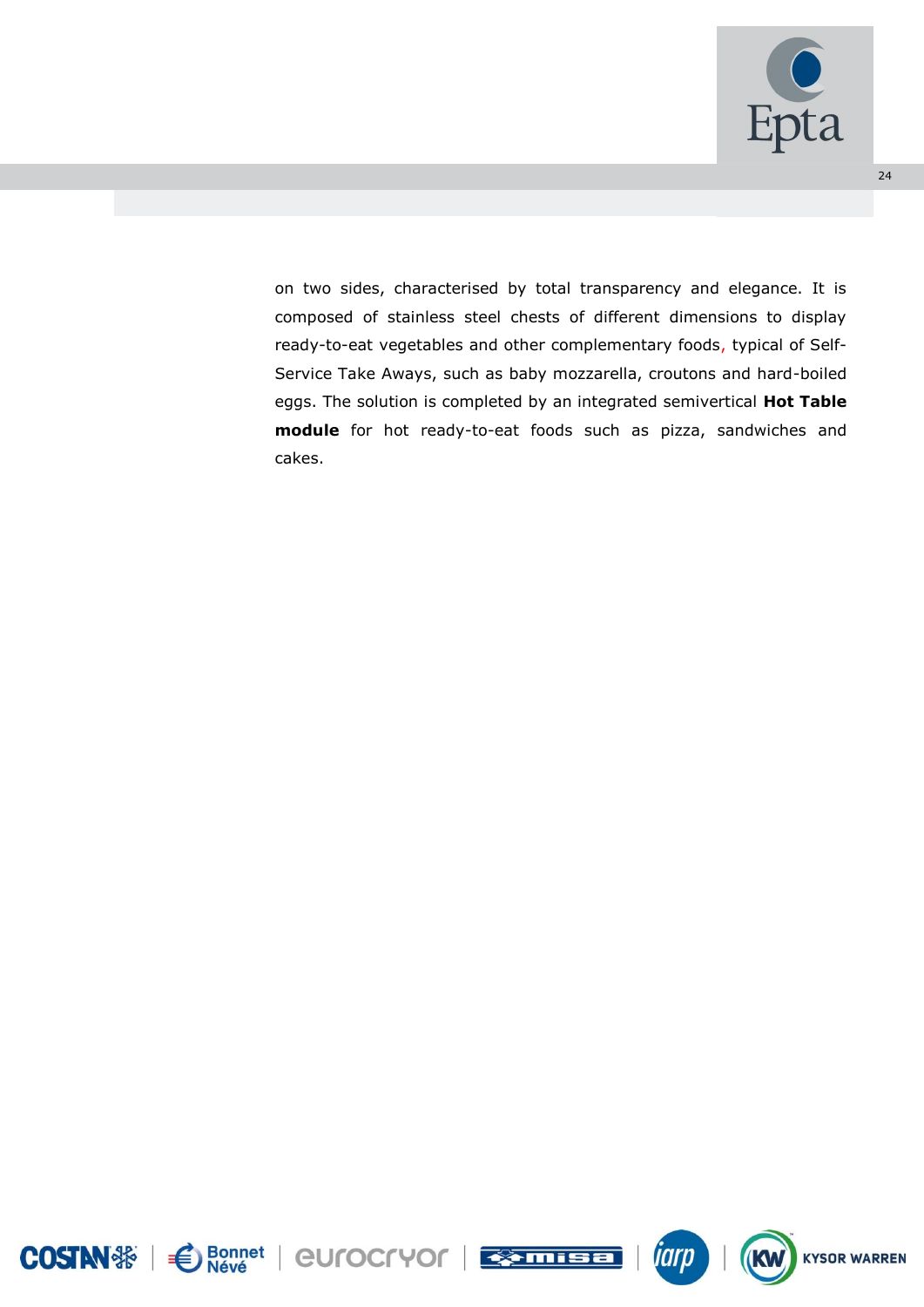

# **MISA, SUPER FOOD PRESERVATION**



We lead our day-to-day lives at an **increasingly fast pace**, which has led to **changes** in eating habits and, as a result, how we **prepare and store food**.

In order to help ensure the food chain is as **safe**  as possible, the food industry has adopted a stringent approach through evolved **technologies for producing, storing and** 

#### **displaying foods in stores.**

To preserve the quality of the products, it is necessary to ensure the **right temperature** is maintained, and that **hygiene standards are respected:**  as a result, **advanced cooling equipment** becomes an essential asset for all operators, as a means of **winning the trust** of consumers who are increasingly aware and well-informed, and who are looking for food that is fresh, healthy and safe.

# **Misa** specialises in producing commercial and industrial refrigerated storage units for Ho.Re.Ca. and Retail and is the Epta Group brand which best meets this need. The founding elements of the brand are *Quality* and *Technology*, relating to the group's commitment to preserving the value of food goods. Tangible proof of this commitment is the **HACCP**-based *Food Safety Programme* certification which Misa voluntarily completed, involving a process of inspection and control which resulted in it becoming the sector's **first brand** to achieve this award.

**A "barrier" against bacteria**

**Misa, a byword for food safety**

> In addition, all the Misa solutions are treated using the **innovative antibacterial system** harnessing silver ions, **Epta Food Defence**. This technology has been designed to improve **food safety** of products inside cold storage units. It can prevent, combat and eliminate many different bacteria species, including the most well-known and hazardous types, as the











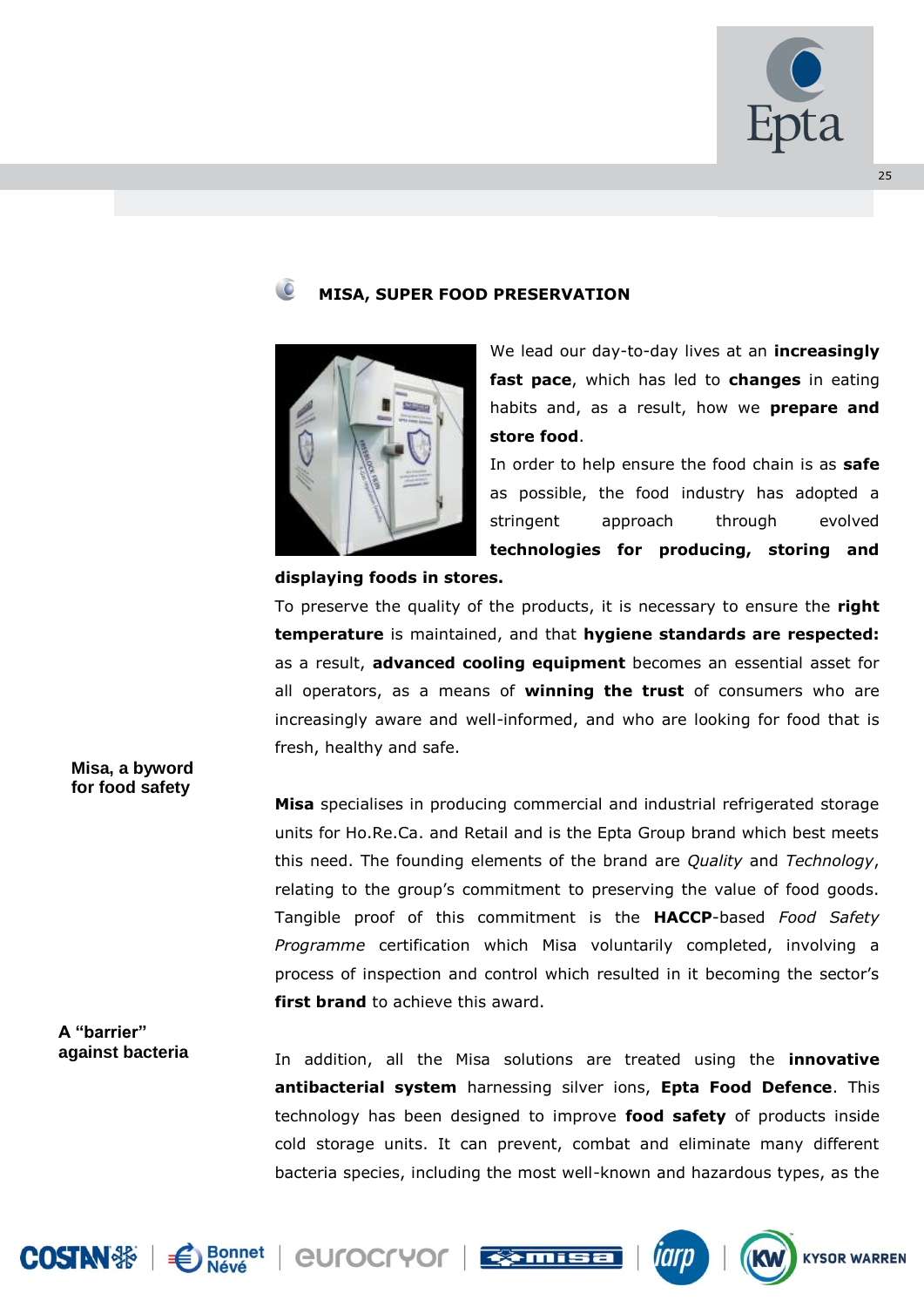

silver ions prevent bacterial proliferation and at the same time promote antimicrobial activity.

The antibacterial properties are applied straight onto the sheet metal of the storage unit to provide **total protection**, 24 hours a day, 7 days a week, covering the whole product lifecycle.

In addition, the protective film is suitable for contact with food substances and staff usage, in compliance with Ministerial Decree dated 21 March 1973 and subsequent updates, as well as European Directives 78/142/EEC, 80/766/ EEC, 82/711/ EEC, 85/572/ EEC, 90/128/ EEC, 92/39/ EEC.

Misa will also be presenting **Freeblock,** a freestanding block designed purposely for mini-coldrooms: this compressor harnesses the **R452A** coolant from the **HFO family** of hydrofluoroolegins which boast a low GWP (Global Warming Potential). It currently represents the best response in a market which, in accordance with international directives, is demanding increasingly high-performance, eco-friendly systems. The **Freeblock** compressor is also hermetically sealed and leak-proof, pre-charged and tested in the factory, making it ready for immediate use. **The best sustainability** 

> **The MisaMetic plant powered by HFO R449A** is also quick to install and has a reduced impact on the environment. This ideal solution for small surfaces is optimised and inspected at the factory and ready for use.





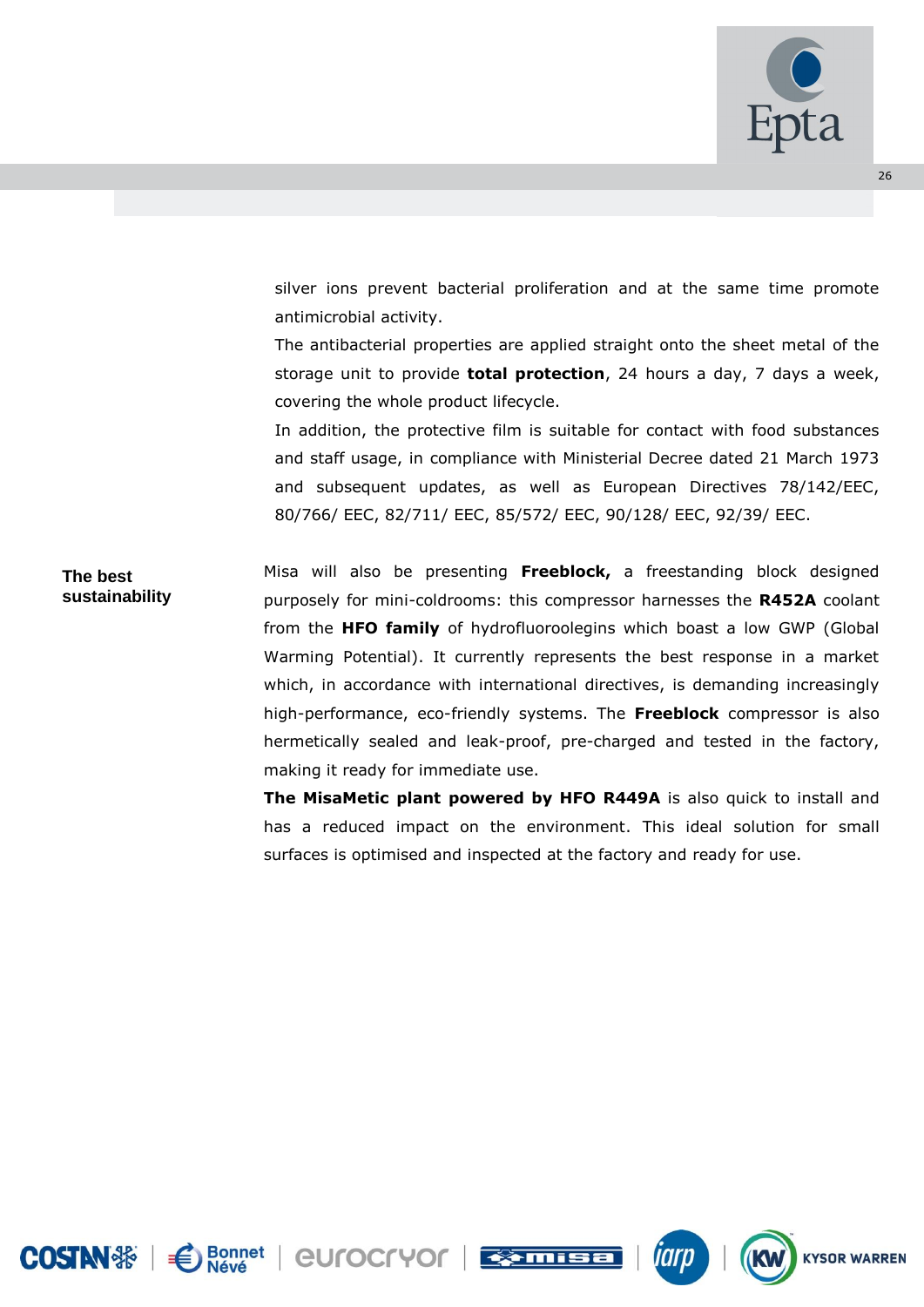

# **Simply Ingenious**



Emissions of greenhouse gases at global level are set to increase in coming years, above all due to developing countries which will

have access to the cold chain to transport and store food products and to conditioning systems to protect themselves from a world that is heating up. Recent studies show that to respond to the requests of the global market **19 HVAC&R units a second** will be **installed** in the next 30 years. (Source: Toby Peters, Professor in Cold Economy, University of Birmingham). Choosing **natural refrigeration** will increasingly become a must to help contribute towards lowering the *carbon footprint*. **Europe** is opening the road to technologies able to **combat climate changes** with the goal of driving the **transition to a climate-neutral economy** by 2050, as required by the recent European Green Deal. To support Retailers, **Epta System Engineering**  has studied ideal system solutions for **every project**: technologies which look to the future, to direct the sector towards eco-friendly alternatives.

#### **An authentic green vision**

Epta's **sustainable revolution** includes the introduction of **simple and ingenious natural refrigerant innovations** on the market. The Group promotes **the adoption of natural refrigerants for all surfaces**, ranging from plug-in, integral, air-cooled, water cooled and co2 solutions to cover **most efficiently and optimally any store dimension in any climate condition**.









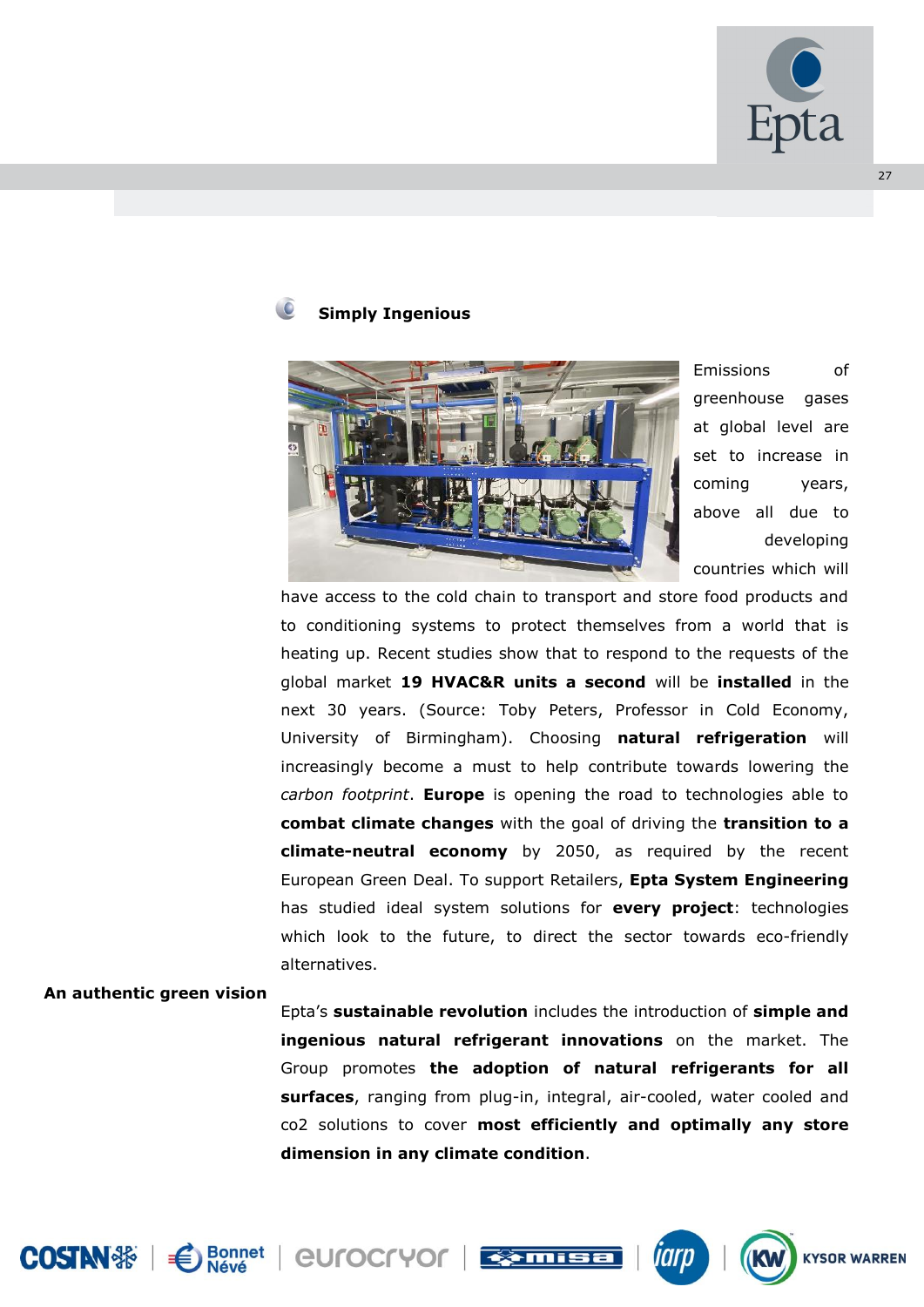

The **evolution of the patented FTE Full Transcritical Efficiency System** is designed for any temperature area but necessary when temperatures are **higher than 37°C** to get maximum efficiency, and the new **ETE Extreme Temperature Efficiency subcooler**, able to ensure **100% refrigerating capacity,** recommended for climates from 30°C to 40°C and necessary to get the maximum efficiency with temperatures **beyond 40°C**.

# **Life-C4R of Epta, within**  the **prestigious programme**

**FTE 2.0** is at the heart of the **Life-C4R – Carbon 4 Retail Refrigeration** project, within the Mitigation area of the **LIFE Programme of the European Union and co-financed by the EU** (n° LIFE17 CCM/IT/000120). The Plan aims to raise awareness among the scientific community, suppliers of components and all the players of the Retail world on the use of increasingly more efficient solutions and to show how it is possible to **completely replace** HCFC and HFC refrigerants with transcritical CO2, **simply, efficiently and reliably anywhere in the world**. **Communication and sharing with stakeholders are one of the mainstays of the Life-C4R** and, for this reason, at its stand, Epta has envisaged **a conference area dedicated to the project**. A place for **meeting and information**, designed to disclose the **updates** on the first and important achievements of the pilot installations already in operation.

# **The power of invisibility**

In the 2.0 version, the FTE Full Transcritical Efficiency guarantees **less space and the reduction of installation and start-up times**, doing away with the need for additional space in the machine room to house the liquid receiver. **ECO2SMALL+** is available with **CO2 transcritical of medium and low power with FTE 2.0 on board**, pre-installed and pre-tested. Designed for **indoor or outdoor** installations in small and medium sized stores, it stands out for its compactness and











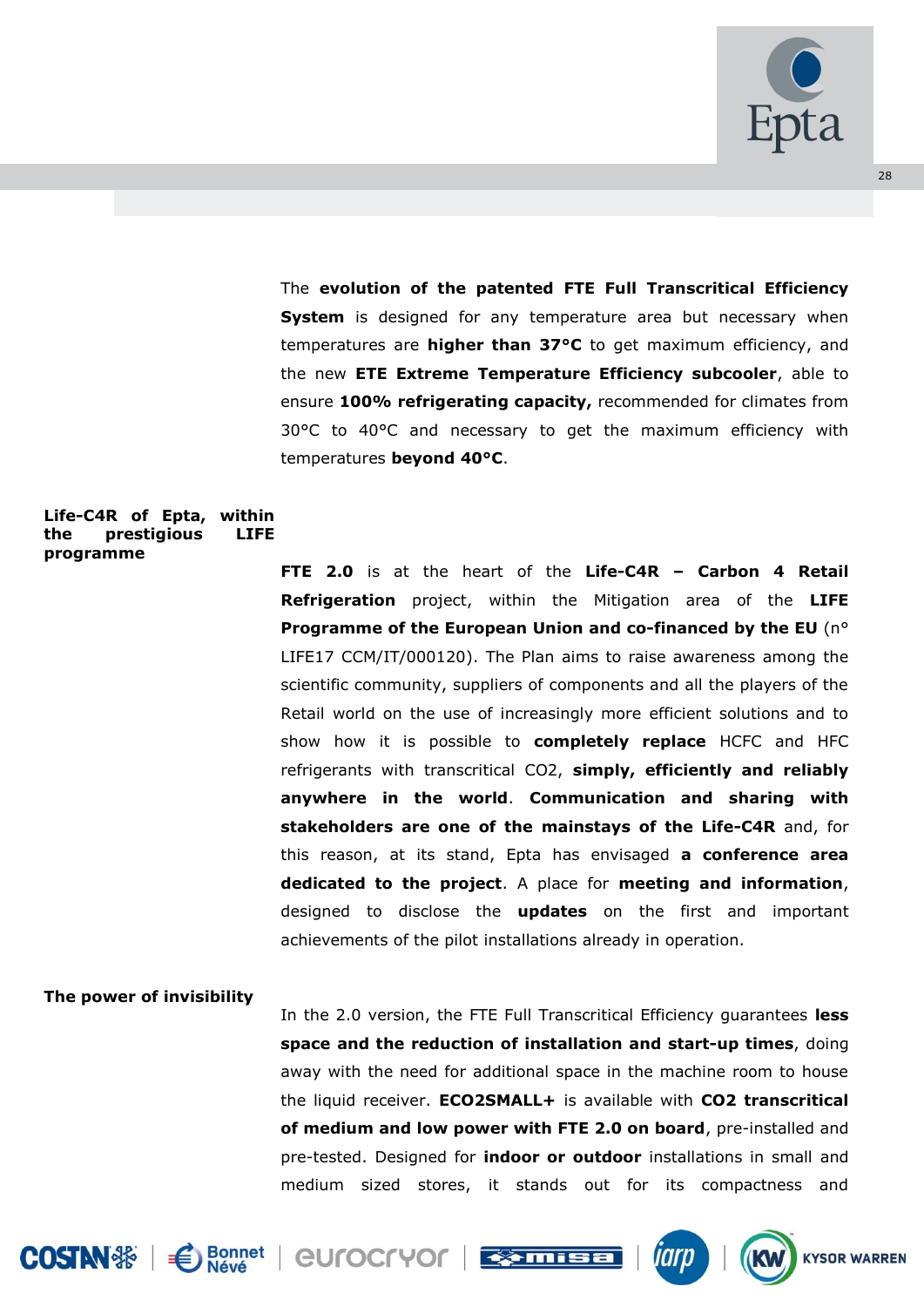

**accessibility** to all the components on one side, to allow its use also in the narrowest machine rooms and rapid maintenance. Additional options are available, such as self-diagnostic functions, possibility to timely report to the refrigeration technicians the component that requires assistance, detection of the optimal level of refrigerant and interface via App.

#### **Even at extreme temperatures, more than 40°C**

**ETE Extreme Temperature Efficiency** is a new technology by Epta which can be combined with FTE to guarantee operation of the **transcritical CO<sup>2</sup> system** at **any latitude**, also on non booster installations, and in **industrial refrigeration** applications. The technology works **without the support of synthetic,** flammable **refrigerants**, or the use of water: the system uses the same CO2 of the transcritical system as its work fluid. The "secret" of the ETE lies in the **reduction of refrigerant temperatures** before it is distributed to the final utilities. The gas, going out from the air exchanger, at a value close to ambient temperature, is **cooled further**. The system allows the **almost total disappearance of "flash-gas"** (refrigerant to recompress), for significant **energy saving** and guarantee of the reliability of the **correct operation** of the system, also above 40°C. Another strong point of ETE is the choice of **standard components**, easily **available and known** to the operators, to ensure not only **easy installation**, but also greater efficiency in the **start-up** and **maintenance** phases.







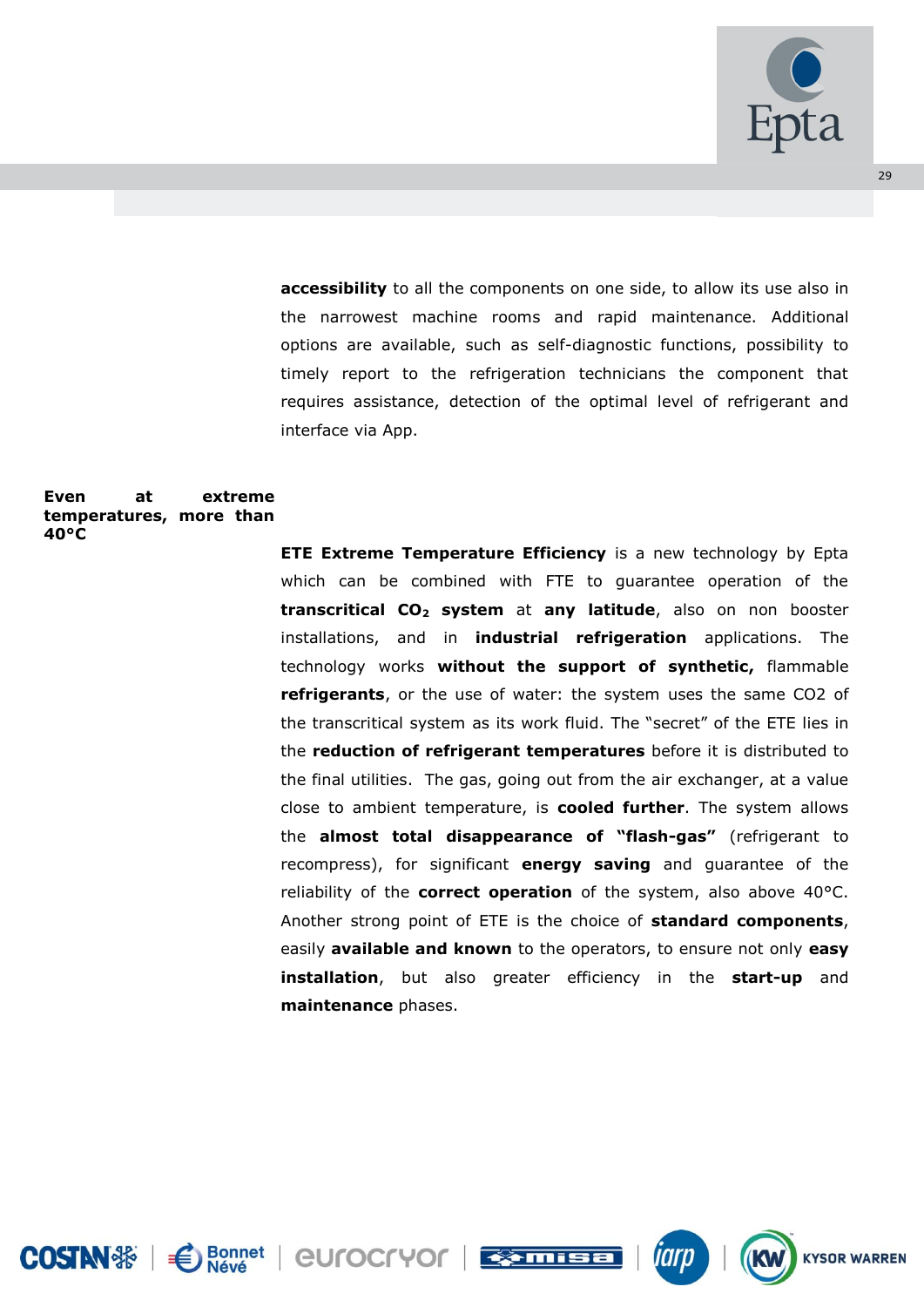

# **Food&Beverage Space**



In the **Food&Bev** sector, the brand is a fundamental **competitive lever**: a group of **values** and **ideals** that the customer can identify with. It is a **tangible and affective component** that covers functions of identification,

orientation and guarantee, **physically represented in the store**. Businesses are called to become **promoters of brand communication** through the creation of a universe of symbols and meanings that develop around the product.

# **Customisation & brand image**

Sensorial stimuli, fruit of an attentive **study of the set-up** and **display of products**, play a crucial role in ensuring that the Customer feels **part of the world represented** by the brand. **Epta,** with **Iarp**, has always been committed to designing **refrigerated furnishings** characterised by the highest level of **customisation**, for perfect coherence with the **message transmitted by the brand**, with what makes it stand out and makes it closer to the reference target thereby helping to **strengthen** *brand value.*

# **Iarp Cool Emotions, "Emotions in the cabinet"**

A tangible example of the **innovative strength** of the brand is **Iarp Cool Emotions**, a vast range that is constantly evolving, able to respond to every display need, from **bars**, to **ice cream parlours to restaurants**. A complete family of plug-ins with an *urban chic* and a









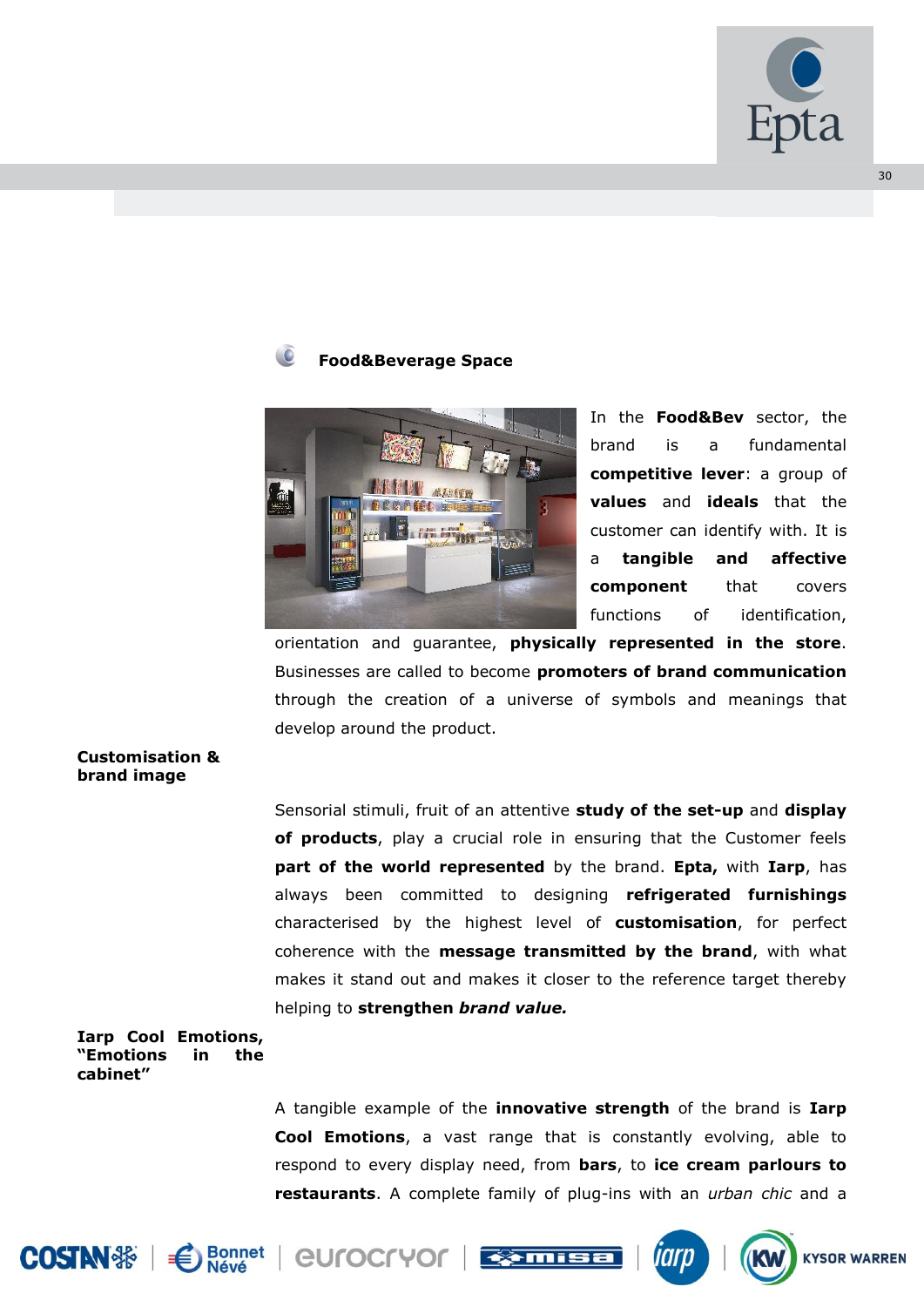

homogeneous *look&feel*, Iarp Cool Emotions is made unique by the **Led lights** on the **external profiles** of the cabinets, which attract the eye of the consumer, maximising the impulse to buy. The **digital print** directly on the sheet metal lends an artistic touch to the line, guaranteeing extreme customisation of the cabinets, for an original and appealing design, in every context. It is a technology that responds simply and quickly to every need and makes every furnishing unique, whilst empowering the *brand awareness* of the players of the **Food&Bev** market and of the operators of the **Ho.Re.Ca.** sector. These plug-ins are a combination of **aesthetics**, **flexibility** and **technical performance**  and also stand out for their **reliability and sustainability**, thanks to the choice of **natural gases** (R290 and R600a) and to a specific refrigeration system that ensures elevated operation, **reducing maintenance interventions**.

# **Creativity applied to technology**

The vast range is represented by **scooping Delight** for lovers of loose ice cream and the **open semiverticals Joy** for beverages; **Vertical Glee with doors**, available with both positive temperature for beverages, snacks, *ready-to-eat* dishes or salads and with negative temperature for packaged ice cream or frozen products, are now also available in the compact versions **Glee Mid and X-Slim**; **Excite**, a compact ice cream cabinet which can be positioned on top of the counter and **Super Excite** which is ideal for the back counter. Finally, **Passion** joins the range for the Asian market. It is a horizontal ice cream display cabinet for use with **Amaze**, the double temperature top, to create a combined cabinet that increases the display ratio in convenience stores and in petrol stations.

#### **Stay connected!**

To follow the trend, which sees the birth of increasingly intelligent and connected plug-ins, the new **IoT package** which allows remote monitoring of the cabinet is also presented. These functions, applicable to all other models of Iarp Cool Emotions and available as a retrofit











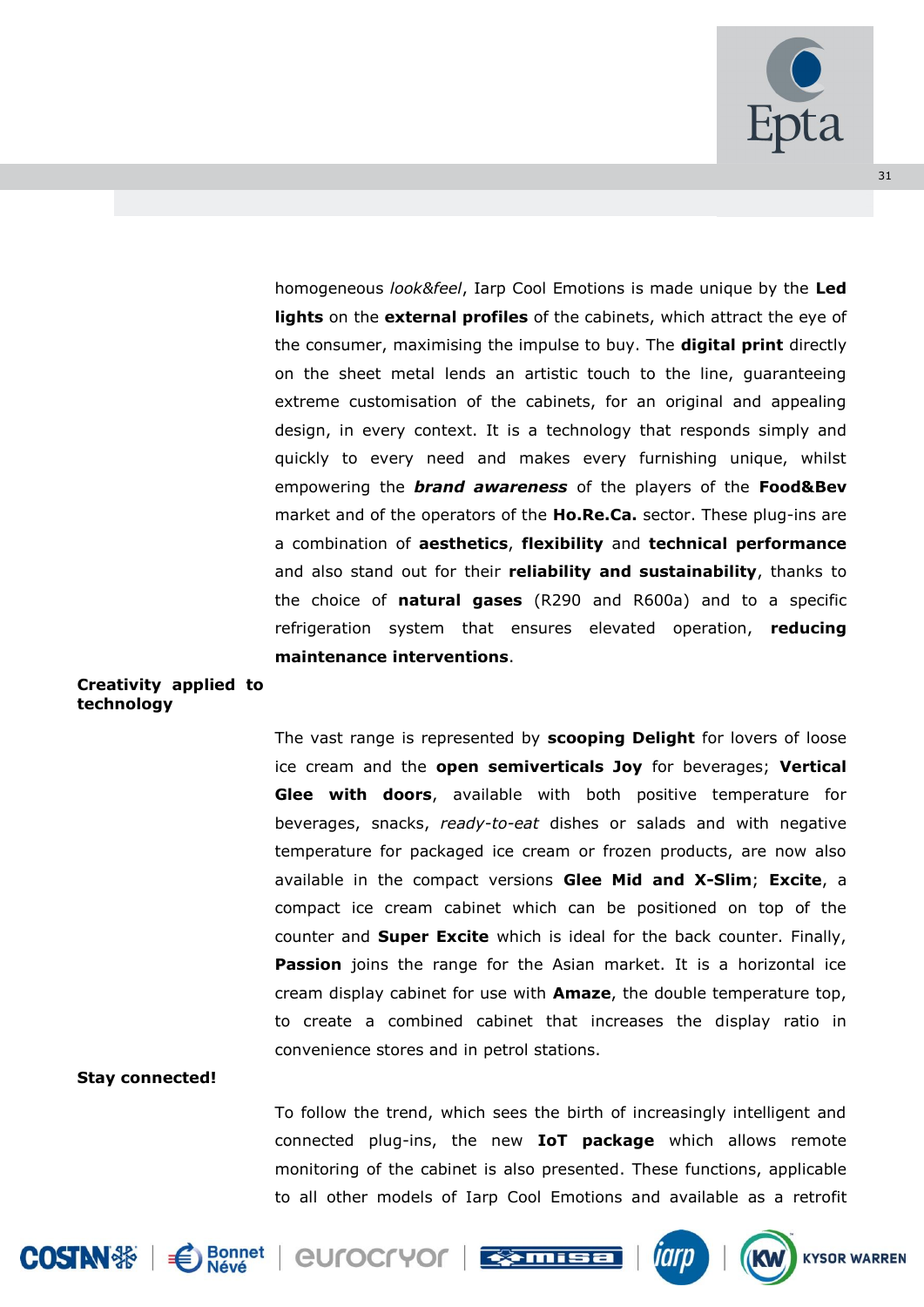

solution, **analyse the parameters** of the plug-ins, to gather information on the **temperature**, **geolocalise** the furnishing and manage the **alarms**. The IoT package provides *tailor-made* reports and obtains precise feedback on *sales* **performance**, **habits and preferences** of the consumers, facilitating the continuous improvement and ability of the operator to respond to the desires of their customer.

#### **We are on air**

The **open semivertical Joy 30 Smart Screen** is also a star. It is equipped with a **14.9" LCD screen** perfectly positioned to show **commercial contents** and **campaigns** with audio and video in 1080p HD. It is a highly **interactive** plug-in which interprets the expressive potential of the range and is able to **actively engage customers** and stimule *impulse buying*.

#### **Natural, sustainable, recycled**

**Vic 220 AT GREEN EMOTIONS** is the perfect expression of Epta's desire to promote the passage from a **linear economy** (take, make, waste) to a **circular** economy (make, use, recycle), which is regenerative and dialogues with nature. This compact chest for ice cream is made from **100% recycled plastic**, without the addition of further additives and with natural finishes. It also boasts superior energy saving, thanks to the use of **new compressors and components**. Sustainability meets aesthetics with Vic 220 AT GREEN EMOTIONS: the **metal** panels are completely customisable, available with **wood effect**  *3D Touch* and made from up to **20% recycled material.**





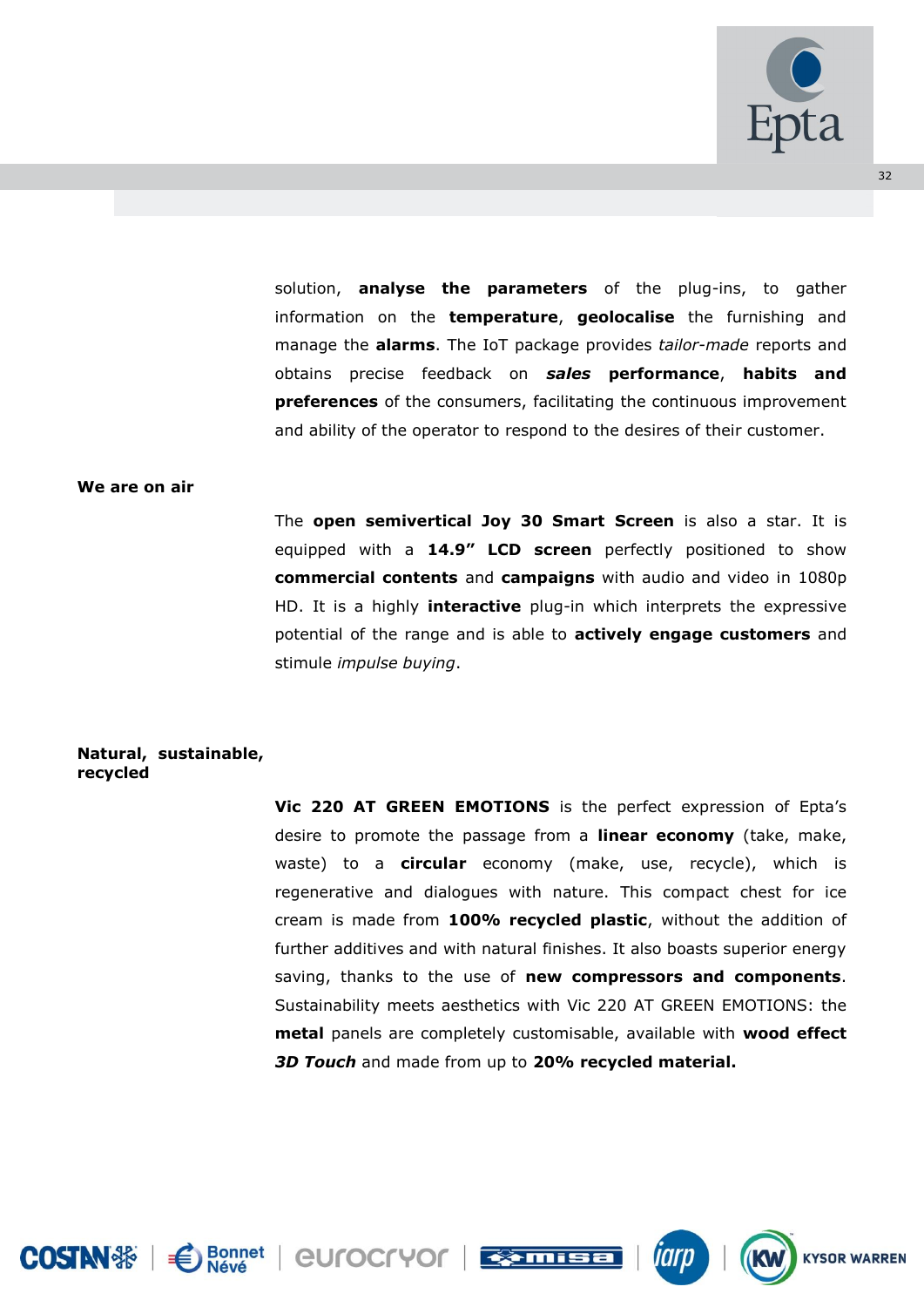

# **EptaService**



"Great Expertise at your Service" thanks to a **highly professional team**, to support Clients, step after step, during the **entire lifecycle** of stores, like a single

team: **this is EptaService**. It is a proposal split into **multiple services** to satisfy every need, ensuring the **highest saving** in terms of management costs and full **respect for the environment**. Thanks to a **staff** equipped with **cutting-edge technological tools**, EptaService guarantees **comprehensive assistance** and **qualified consulting**, establishing a relationship of long-term **trust** with their clients, who entrust themselves to the Group for design, financing, installation, management and maintenance. In the era of *servitization and digitalisation*, the range of EptaService solutions puts retrofit and maintenance alongside numerous other options that include remote monitoring, now also available for plug-ins, purchase of spare parts on the e-commerce catalogue and new methods of on-site intervention by app connected with the cabinets and devices with augmented reality.

# **Much more than a spare parts catalogue**

**Epta's e-commerce platform** available on PC devices, IoS and Android, is now even more practical and intuitive. This allows users to verify, in real time, the availability of components by a **fast and simplified search** in **two different ways (name, cap code and production date** to browse the **3D tables** of the model/**serial number** and filters **by categories)** and purchase **the spare parts directly online**. Maximum flexibility, **responsive delivery times**:

The new centralised and automated warehouse makes available **32,000 codes**, guaranteeing deliveries in **24/48 hours**. The most recent







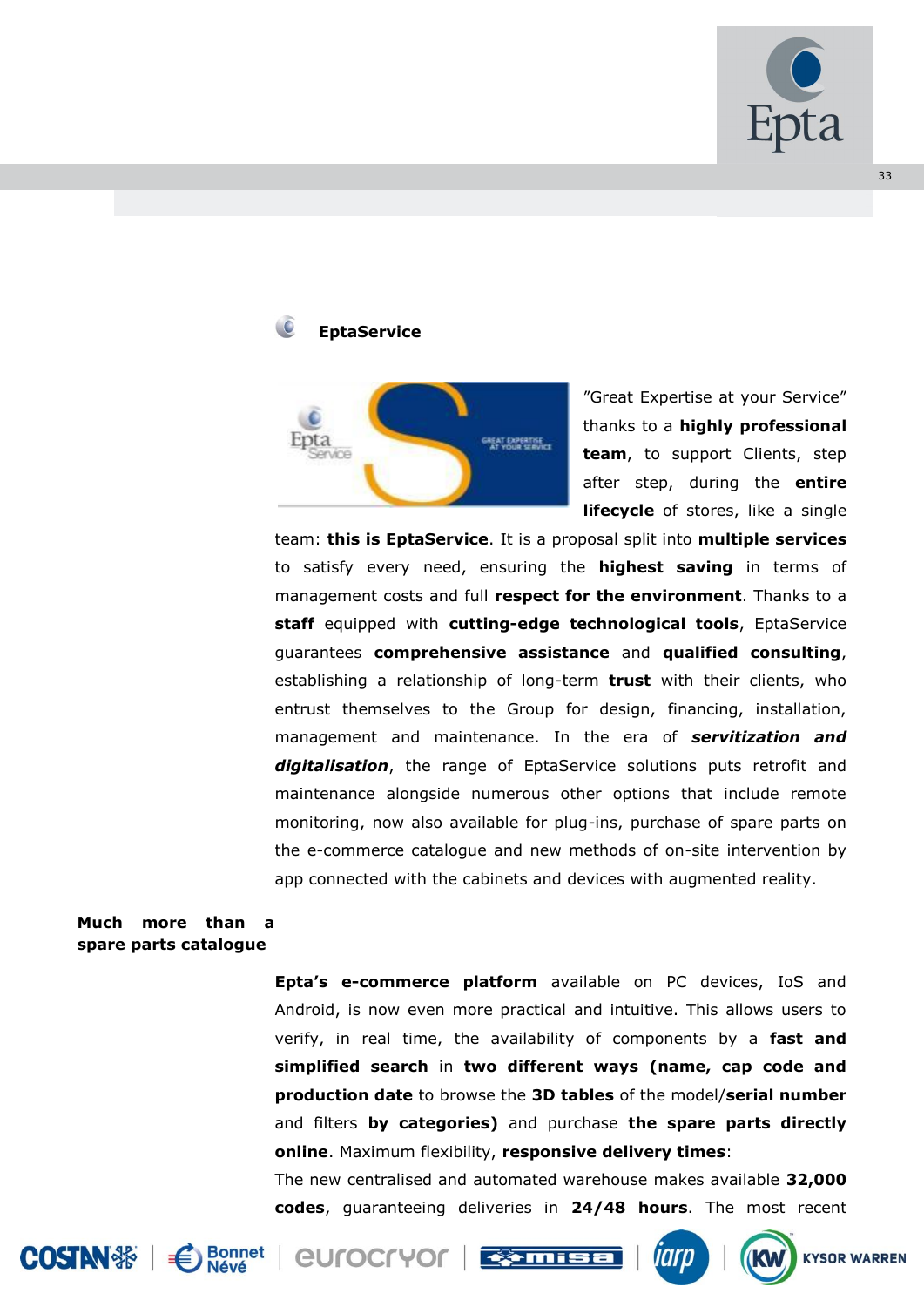

developments of the platform see the creation of an area **dedicated to the client** where, by means of a simple click, he/she can check all the active services, have evidence of the services of his/her store and be up-dated on the novelties available. Therefore, no longer just an ecommerce catalogue but a customisable environment for the single client, available online and consultable from every device to keep updated.

# **Master the Global Life Cycle Management**

The event will be the occasion to illustrate the characteristics of the new **Fleet Management** with which EptaService proposes an *all-in-one* solution for the **all-round management of fleets of plug-in refrigerated cabinets on behalf of third parties**, optimising the costs. The **numerous services** include financing, supply and storage of plug-in solutions, delivery to store/bar, monitoring, preventive maintenance, on-site intervention, end of period collection and reconditioning. Fleet Management follows the entire **Life Cycle of the refrigerated cabinet with special attention to the Total Cost of Ownership**.

#### **Service 4.0**

The continuous monitoring of efficiency and consumption of a CO2 transcritical system is essential to guarantee ongoing performance and relaibility, from commissioning to the end of life of the unit.

**The new CO2 Dashboard of Epta Service** is able to monitor in real time COP (Coefficient of Performance) and consumption of the single unit and of the fleet thanks to evolved algorithms that enable normalisation of KPIs and comparison between units with different characteristics.

#### **Connected Coolers**

With EptaService, the cabinets of the Epta trademarks are enriched by the **IoT feature** that enables remote monitoring, to allow Clients to











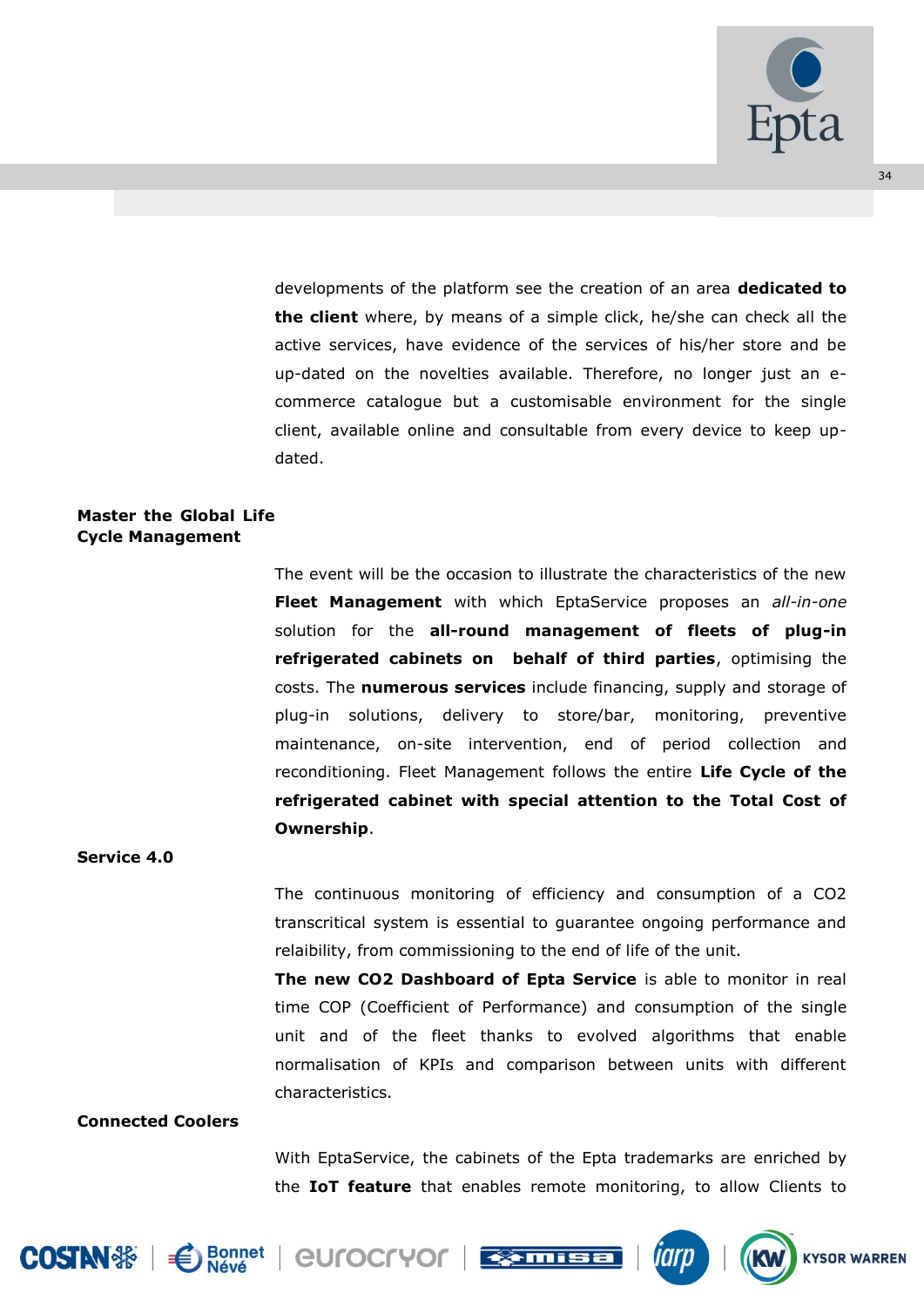

**identify, monitor and manage the cabinets**. The IoT technology enables **real time analysis of the main parameters** of the cabinets, including temperature and humidity (to guarantee the best preservation of the products), position of the cabinets through **geolocalisation and frequency of door opening** (useful to analyse sales performance). The IoT also manages the **alarms** and **monitors the energy consumption** of the plug-in cabinets.

# **Eptaservice Check App**

To simplify **interventions** on refrigeration cabinets **EptaService** exclusively offers technicians on the field the new **APP EptaService Check**, available for mobiles and tablets. The APP, which is currently available for the Velvet range, functions on all Epta cabinets equipped with a special circuit board that enables the connection of the cabinet to a **Wi-Fi network**.

The many features included within the APP EptaService Check allow it to read and rewrite the **configuration of the cabinet** and of the utilities connected in total simplicity and to check its parameters in real time as well as receive, validate and handle the **alarm signals** and the error situations, representing a valid tool to support refrigeration technicians.